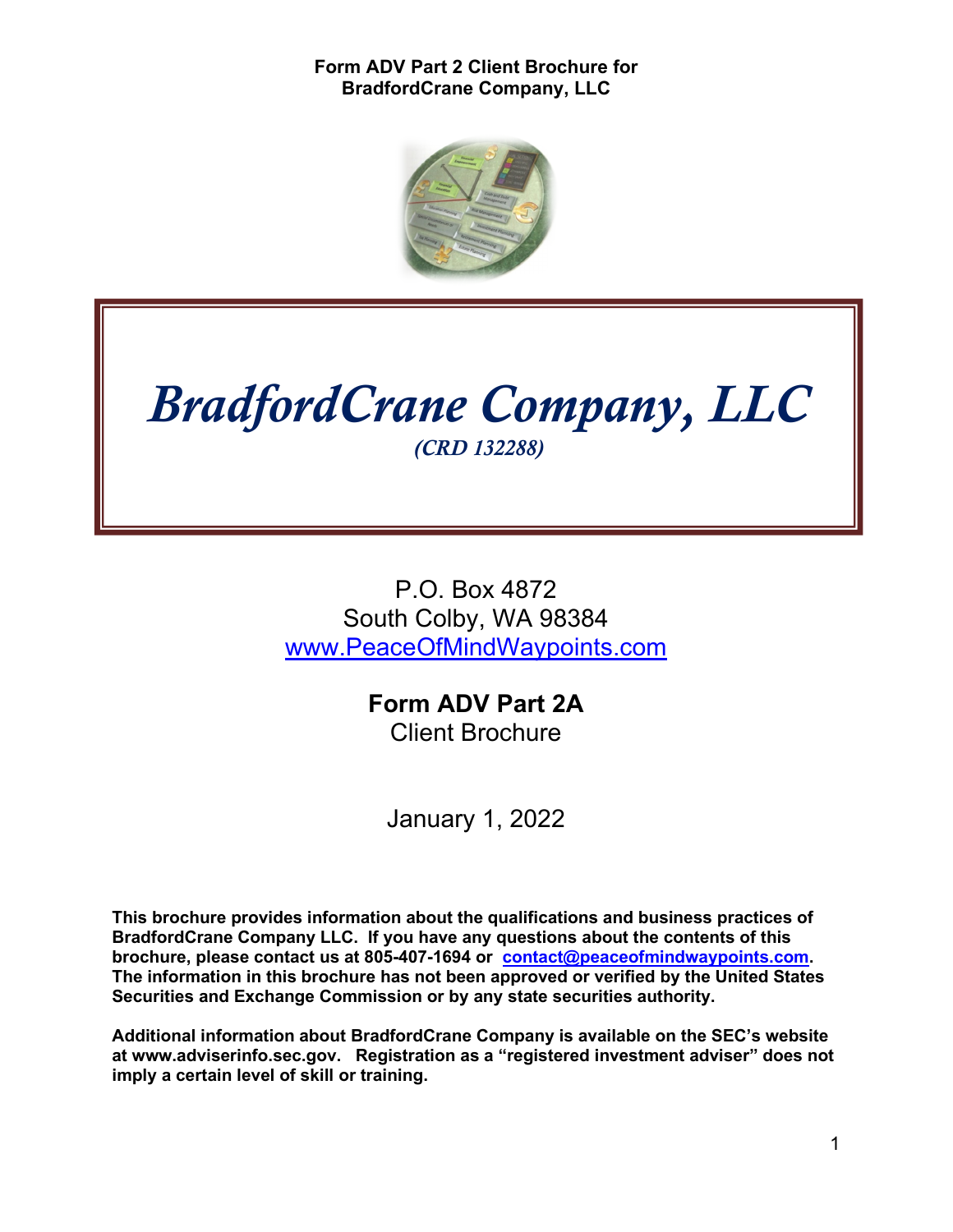#### **Item 2 Material Changes**

- 1. The Limited Engagement Advisory and Financial Planning Services minimum fee increased from \$250.00 to \$500.00. The Comprehensive Financial Planning minimum fee increased from \$2500.00 to \$3000.00. All fees are negotiable.
- 2. 50% of negotiated seminar and speaking engagement fees are due five (5) business days prior to the event. Fees range from free (pro bono) to \$10,000 per seminar, or free (pro bono) to \$100 per participant. Fees are negotiable

## **Future Changes**

**From time to time, we may amend this Disclosure Brochure to reflect changes in our business practices, changes in regulations and routine annual updates as required by the securities regulators. This complete Disclosure Brochure or a Summary of Material Changes shall be provided to each Client annually and if a material change occurs in the business practices of BradfordCrane Company.** 

**At any time, you may view the current Disclosure Brochure on-line at the SEC's Investment Adviser Public Disclosure website at http://www.adviserinfo.sec.gov by searching for our firm name or by our CRD number 132288.**

**You may also request a copy of this Disclosure Brochure at any time, by contacting us at 805-407-1694.**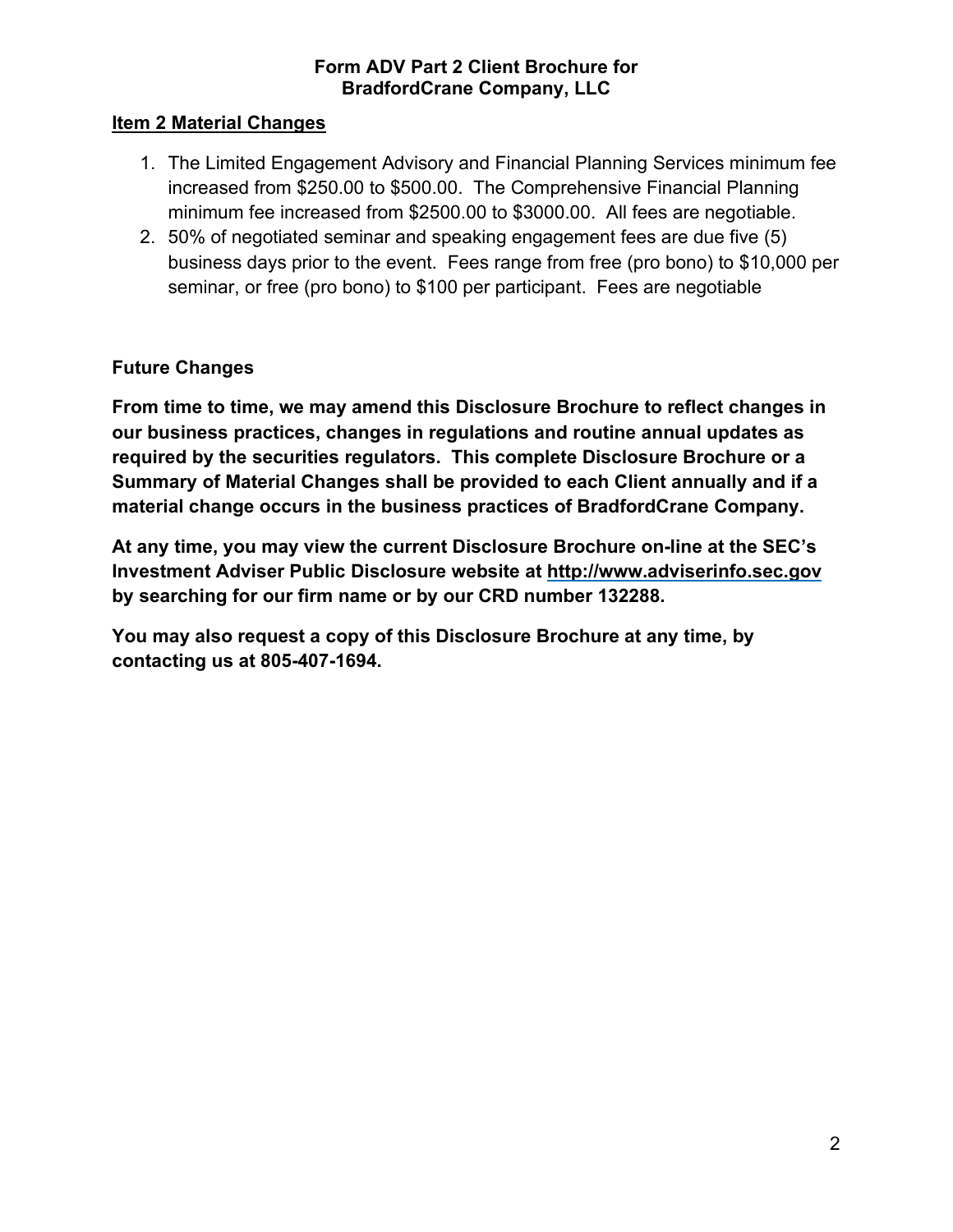## **Item 3 Table of Contents**

| <b>Item Number</b>                                             | Page<br><b>Number</b> |
|----------------------------------------------------------------|-----------------------|
| 1. Cover Page                                                  | 1                     |
| 2. Material Changes                                            | 2                     |
| 3. Table of Contents                                           | 3                     |
| 4. Advisory Business                                           | 4                     |
| 5. Fees and Compensation                                       | 9                     |
| 6. Performance Based Fees and Side by Side Management          | 15                    |
| 7. Types of Clients                                            | 15                    |
| 8. Methods of Analysis, Investment Strategies and Risk of Loss | 15                    |
| 9. Disciplinary Information                                    | 21                    |
| 10. Other Financial Industry Activities and Affiliations       | 21                    |
| 11. Code of Ethics                                             | 22                    |
| 12. Brokerage Practices                                        | 23                    |
| 13. Review of Accounts                                         | 24                    |
| 14. Client Referrals and Other Compensation                    | 24                    |
| 15. Custody                                                    | 24                    |
| 16. Investment Discretion                                      | 25                    |
| 17. Voting Client Securities                                   | 25                    |
| 18. Financial Information                                      | 25                    |
| 19. Requirements for State Registered Advisers                 | 25                    |
| Biography                                                      | 30                    |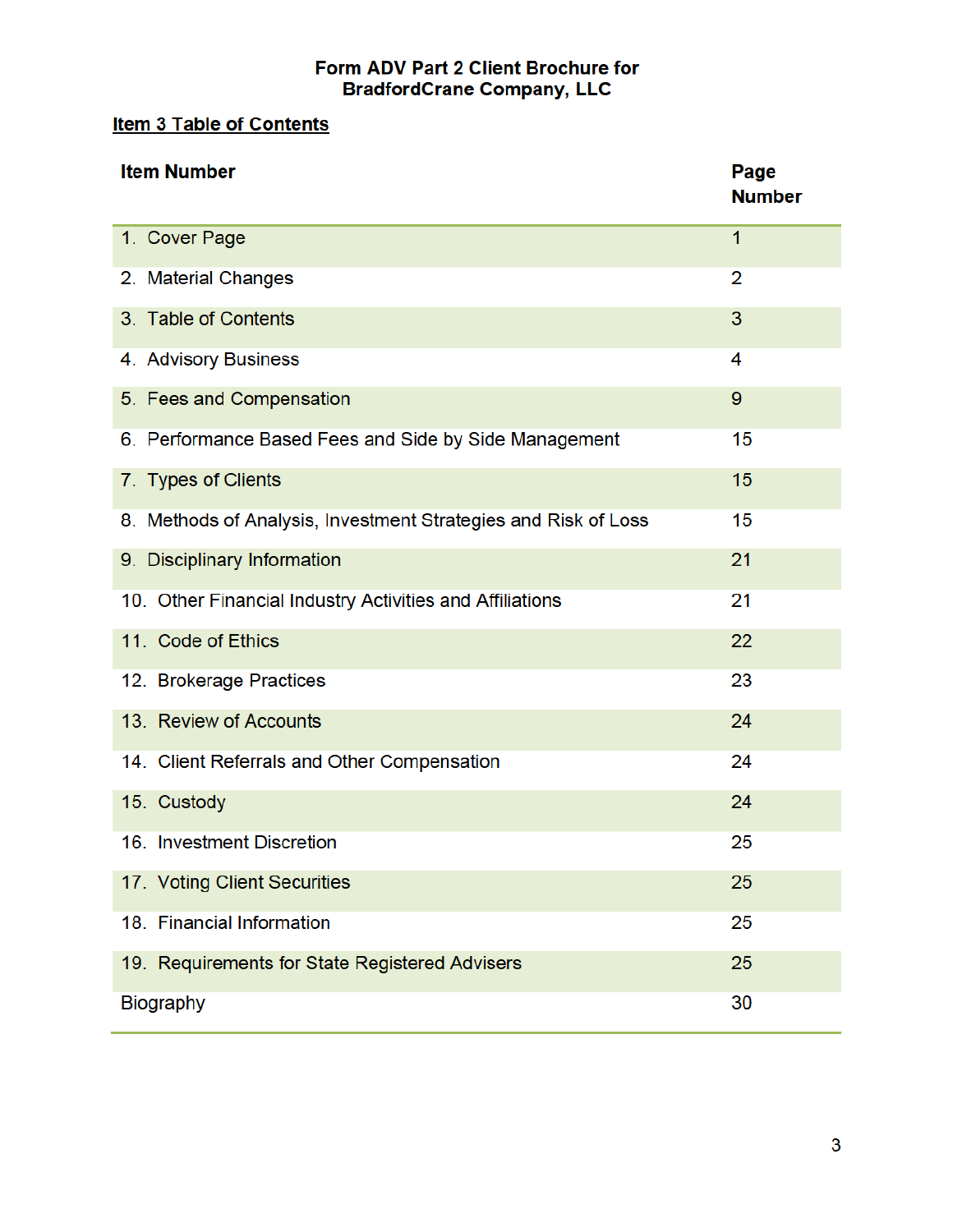#### **Item 4 Advisory Business**

## **Description of BradfordCrane Company**

Terry Bradford-Crane established BradfordCrane Company in August 2004 and in 2005, BradfordCrane Company became registered as an investment advisor. Ms. Bradford-Crane Company is the sole managing member of BradfordCrane Company and the company currently reports no discretionary or non-discretionary Assets Under Management.

BradfordCrane Company provides financial planning services on topics such as retirement planning, risk management, college savings, cash flow, debt management, work benefits, and estate and incapacity planning.

Financial planning is a comprehensive evaluation of a client's current and future financial state; the process uses currently known variables to predict future cash flows, asset values, and withdrawal plans. The key defining aspect of financial planning is that through the financial planning process, all questions, information, and analysis are considered for the purpose of determining how they affect the financial and personal well-being of the client. Clients purchasing this service will receive a written or an electronic report, providing the client with a detailed, holistic financial "game-plan" designed to achieve his or her stated financial goals and objectives.

In general, the financial plan will address any or all of the following areas of concern. The client and advisor will work together to select the specific areas to cover. These areas may include, but are not limited to, the following:

- Cash and Debt Management: Provide client assistance in development of personal statements of cash flows, balance sheets, and income statements. The financial statements provide an organized way to evaluate assets, liabilities, and degree of financial freedom and flexibility to attain financial goals and objectives. Topics for discussion include (but not limited to) total household income, total household expenses, timing of debt obligations, budgets, emergency fund development, and discussions about the importance of managing cash, assets, and debt as tools to reach for the client's version of financial independence.
- Education Planning: Develop financial action plans to create meaningful, actionable steps toward educational goals. Education Planning at BradfordCrane Company includes, not only determining the amount of assets that may be required to attend a specific learning institution, but also assistance in providing the necessary information to determine if a particular institution provides the curriculum, services, and environment desired. Savings, scholarships, tax credits, transfer of assets, work programs, tuition plans and education savings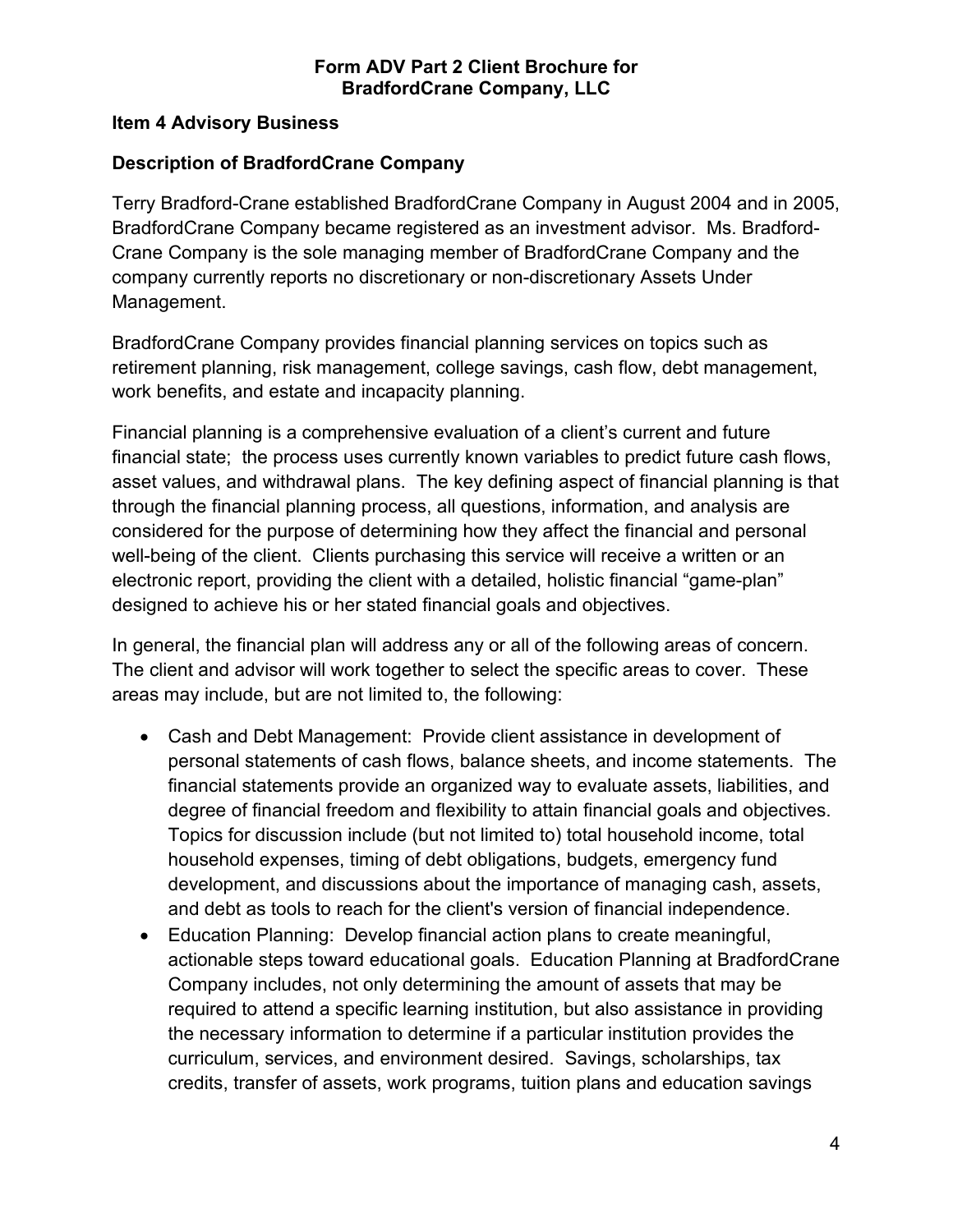plans are integrated into a comprehensive course of action for the client's consideration.

- Retirement Planning: The process of determining the income necessary for the client to live their desired lifestyle during their retirement years. No two clients are the same, with respect to their goals, dreams and how they will go about fulfilling their quest for financial independence. This process requires in-depth discussion and evaluation of assets, debts, current income, time until retirement, personal retirement savings, expectations of future incoming assets or expenses, estimation of expenses in retirement, life expectancy, the time value of money, and specific measures to implement a reasonable savings discipline to reach retirement lifestyle goals.
- Risk Management: Is all about managing and mitigating the potential effects of a "loss." Examples of central questions throughout the development of risk management action plans are: "If I lose the use or benefit of "Item A", how will it affect my plans for the future?" or "How will my quality of life, or the lives of my loved ones be affected by the loss of "Item A." Risk management is about attempting to control the threats to our short-, medium-, and long-term financial goals. Some of these threats include stock market declines, the loss of income, the loss of a home due to fire or flood, the untimely death of a primary household income provider, a disability, and the need for care and assistance with daily activities as we age. After a thorough evaluation of the financial health of the client, BradfordCrane Company will work cooperatively with the client to identify areas that could benefit from the protection insurance provides.
- Additional special planning needs specifically requested by clients on a case-bycase basis. For many of the topics listed above it is likely that the client will require the assistance of a Tax, Estate or Long-Term Care Planning professional. Where BradfordCrane Company recognizes the need for such a professional, or additional expert analysis beyond the capabilities of this company, it will promptly advise the client to seek the appropriate financial specialist(s). BradfordCrane Company welcomes the opportunity to work with client's well established, trusted advisors to aid the client in implementing or modifying steps toward their personal vision of financial freedom, flexibility, and independence.

## **One-time Limited Engagement Consultation/Advisory Service**

Limited Engagement Advisory and Financial Planning Services are offered as one-time reviews and consultations and will generally be offered on a fixed fee basis. This service involves working one-on-one with a financial planner to provide financial planning advice on two or fewer of several financial planning areas. Action plans are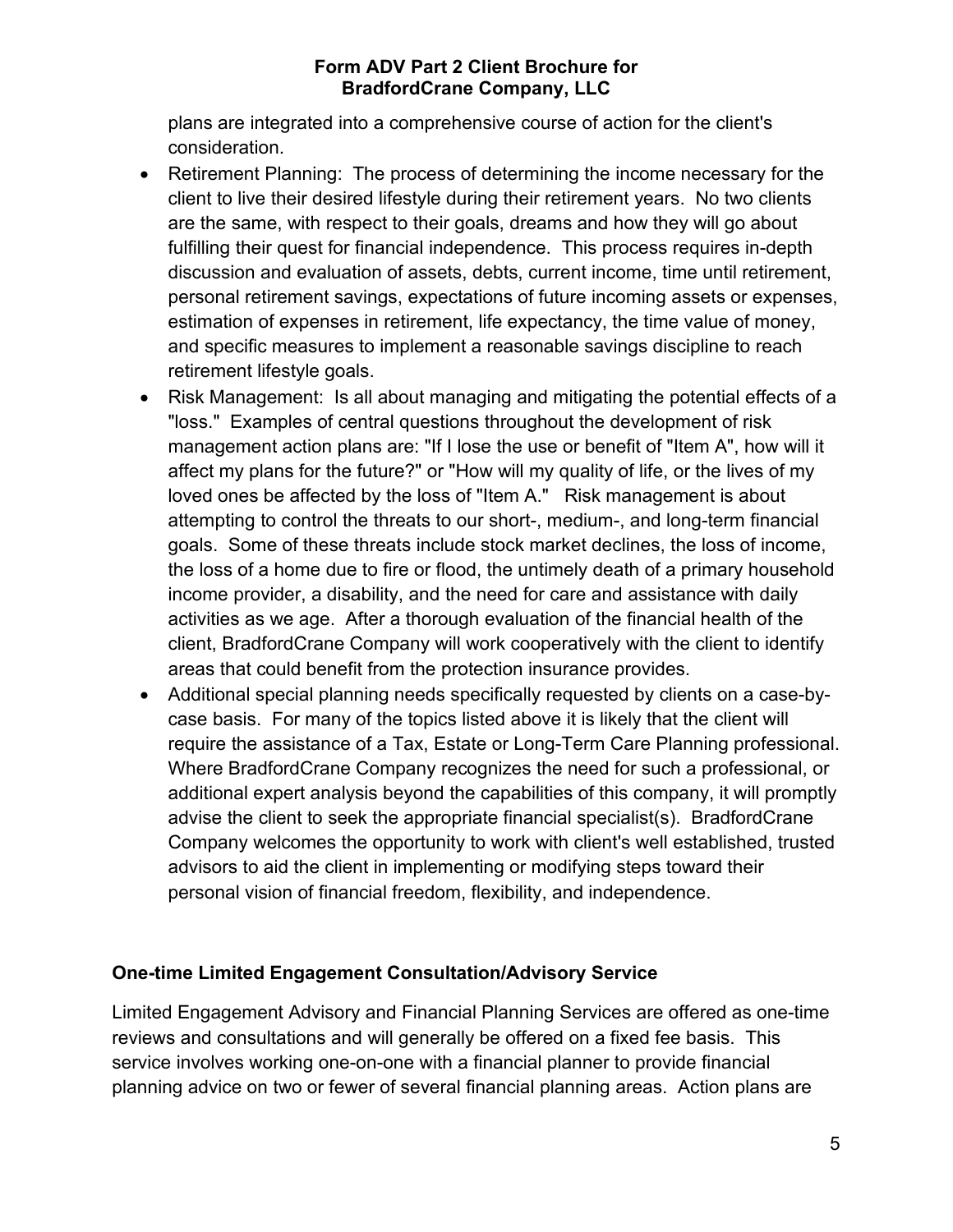narrow in topic focus. The client establishes financial goals and communicates values and thoughts about money. Clients are required to provide information to help complete analysis of two or fewer financial planning topics for the purpose of providing guidance in a limited financial planning area of concern. Once the client's information is reviewed, the financial planner and client will discuss findings, analysis, and proposed potential changes to their current investment choices, documents, or processes. Clients purchasing this service will receive a written or an electronic report, providing the client with detailed "action plans" to achieve his or her stated financial goals and objectives. Client financial situation, goals, objectives, and investments are not monitored. As a part of comprehensive financial planning or limited planning engagements, services include review of investment accounts and subsequent recommendations on asset allocation and diversification. All Financial Planning and Limited Engagement clients are guided through discovering and establishing their financial goals and communicating values and thoughts about money. Clients are required to provide information to help complete the following areas of analysis, as required by their needs, goals, and objectives: net worth, cash flow, insurance, credit scores/reports, employee benefit, retirement planning, insurance, investments, college planning and estate planning. Once Client information is reviewed, the plan is built and analyzed, and then the findings, analysis and proposed changes will be reviewed with the client. Clients subscribing to this service receive a written or an electronic report, providing the client with a detailed financial plan designed to achieve his or her stated financial goals and objectives. Follow up meetings are scheduled as required. The plan and the client's financial situation and goals will be monitored throughout the year and follow-up phone calls and emails will be made to the client to confirm that any agreed upon action steps have been completed. A comprehensive financial plan is reviewed on an annual basis to ensure its accuracy and ongoing appropriateness. Any needed updates will be implemented, as required.

## **Educational Seminars and Speaking Engagements**

BradfordCrane Company may provide seminars on an "as announced" basis for groups seeking general advice on investments and other areas of personal finance. The content of these seminars will vary depending upon the needs of the attendees. These seminars are purely educational in nature and do not involve the sale of any investment products. Information presented will not be based on any individual person's need, nor does BradfordCrane Company provide individualized investment advice to attendees during these seminars.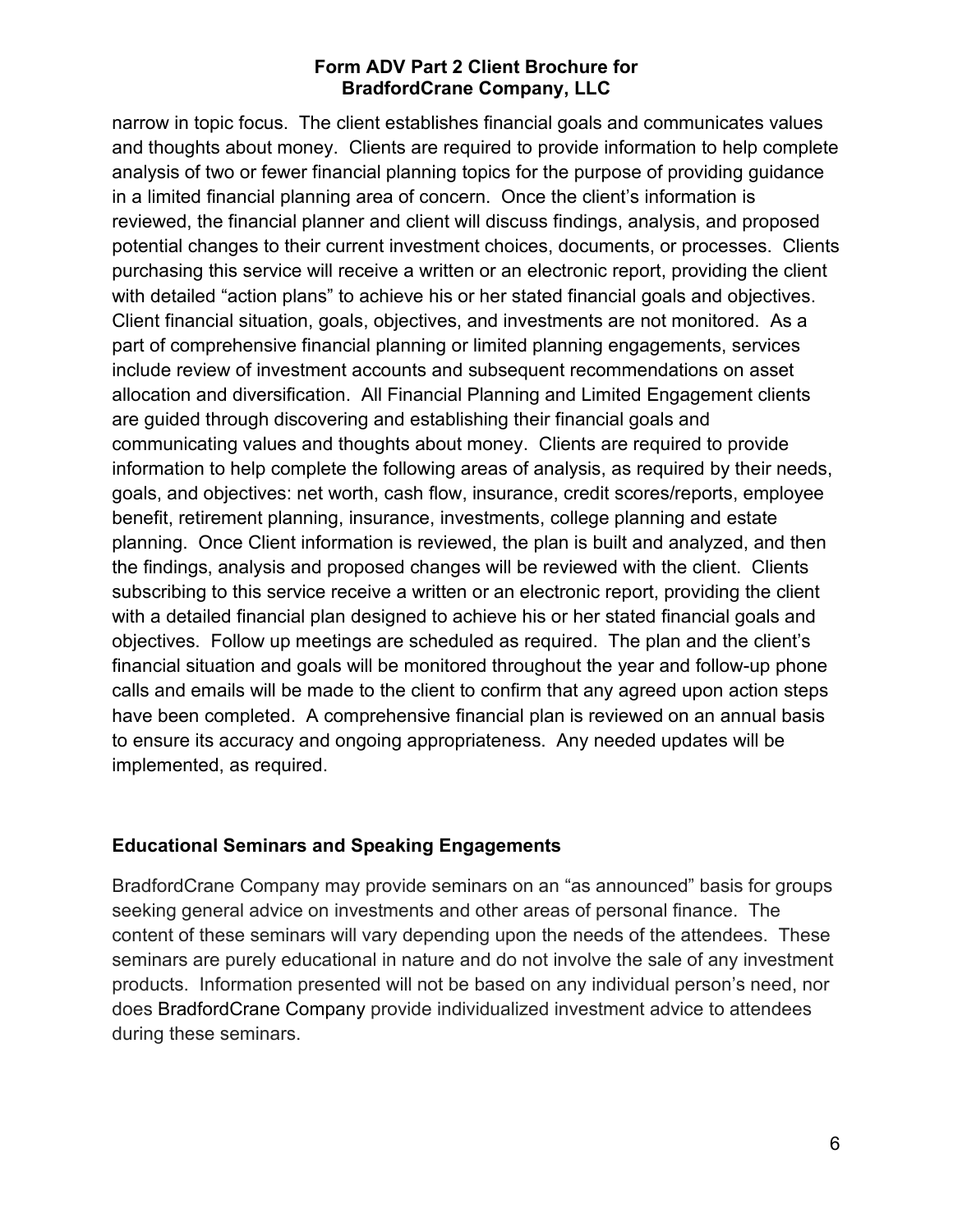## **Client Tailored Services and Client Imposed Restrictions**

We offer the same suite of services to all our clients. However, *specific client financial plans* and their implementation are dependent upon the client Investment Policy Statement (or similar data gathering documents) which cover each client's current financial wellness, financial literacy, income, tax brackets and risk tolerance levels. The data gathered is used to construct a client specific plan to aid in the selection of a portfolio that matches restrictions, needs, and targets.

BradfordCrane Company's goal is to provide superior client service by offering:

- Comprehensive Financial "life" planning tailored to the individual needs of each client and financial literacy resources to build a client-planner teamwork approach to achieving the clients' stated goals and objectives;
- Regularly scheduled reviews of net worth, cash flow, and account statements;
- personalized, flexible action plans to implement agreed upon recommendations;
- referrals to a select group of highly regarded professionals within the financial services industry, as required;
- assistance with implementation of personalized action plans;
- regularly scheduled client seminars on financial current events and topics of interest; and
- special guest events designed to educate and empower clients so that they are equipped to implement their action plans for their individual life planning goals.

BradfordCrane Company does not execute trades. Clients pay a fee for regularly scheduled consultations and are responsible for executing advice if they choose to accept it.

## **Advisory Services**

Approximately 25% of BradfordCrane Company advisory services consist of seminars and guest speaking events on investment related current events and topics of interest. The remaining 75% of BradfordCrane Company business consists of comprehensive financial planning, giving investment advice through consultations, and occasional advice on matters not specifically involving securities. The client base consists of individuals, small business owners, investment clubs, and networking organizations.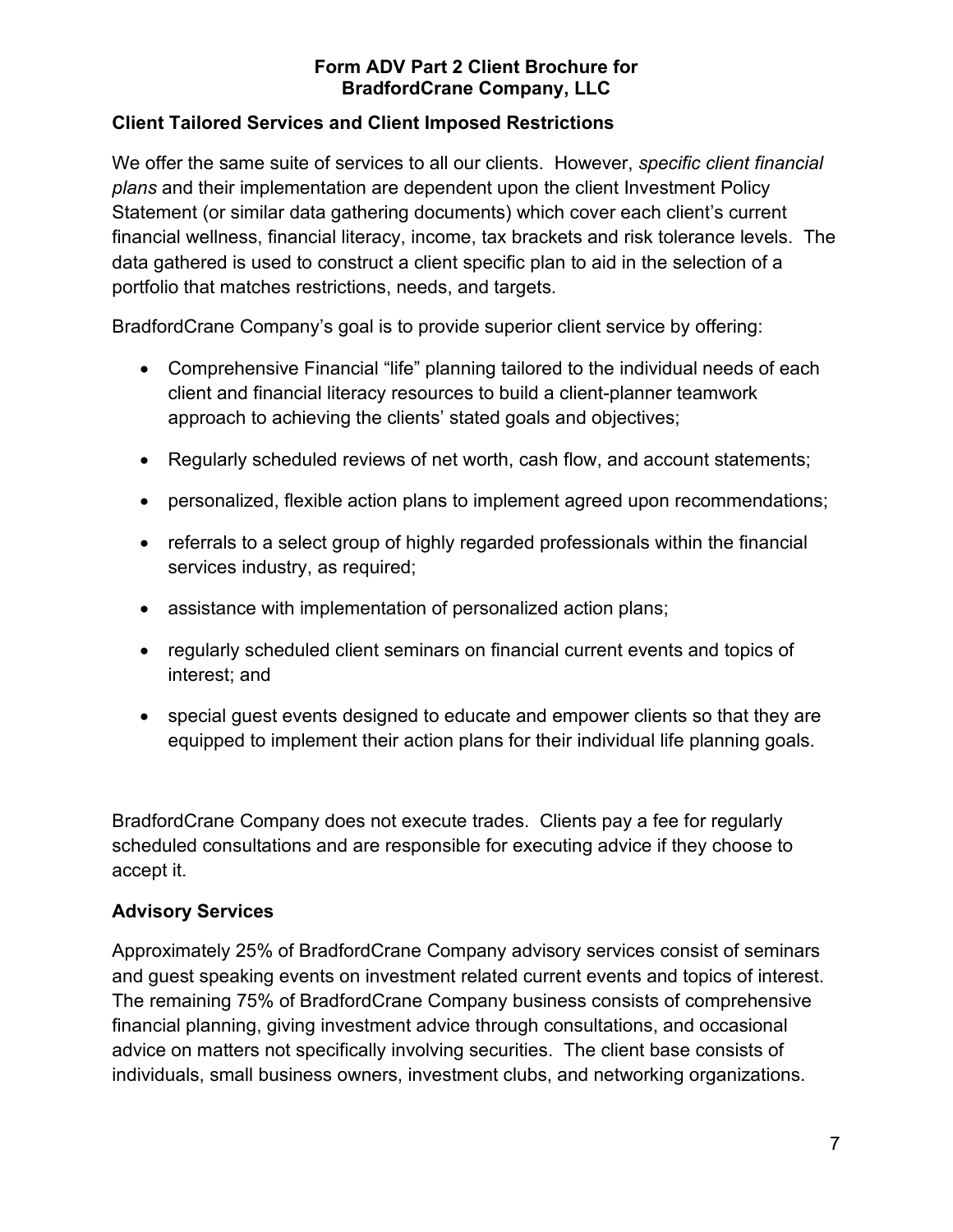As a part of comprehensive financial planning or limited planning engagements, services include review of investment accounts and subsequent recommendations on asset allocation and diversification. BradfordCrane Company offers advice on equity securities, corporate debt, commercial paper, certificates of deposit, municipal securities, mutual funds, and US government securities. Recommendations will be based upon individual risk tolerance of clients. Throughout the financial research and planning partnership BradfordCrane Company's goal is to assist the client in defining successful outcomes or goals that are flexible enough to be modified as "life changes" (unexpected and planned) occur throughout their personal financial empowerment journey. Clients will participate in confidential information gathering sessions to discuss their perspectives on and experiences with saving, investing, and past efforts to reach financial goals. Clients are urgently encouraged to provide complete and accurate information regarding all aspects of their personal and financial situation including objectives, needs and values, investment statements, tax returns, copies of wills, powers of attorney, insurance policies, employment benefits, retirement benefits, and relevant legal agreements. This list is not all inclusive and any other relevant information should be disclosed in a timely manner. This information is evaluated to determine the client's risk tolerance and level of understanding of financial concepts pertaining to proposed action plans. Clients are encouraged to immediately express their concerns with any aspects of the advisory process or place restrictions on the types of securities to be considered in the planning and investment vehicle recommendation process.

BradfordCrane Company does not maintain assets under management, nor does it offer wrap fee programs. Client assets are maintained at a brokerage firm of the client's choosing. In addition, BradfordCrane Company does not manage client assets on a discretionary basis. BradfordCrane company aims to create synergy and ensure quality planning and investor education partnerships with its clients. To that end, it is the client's responsibility to provide complete and accurate information regarding all material aspects of their personal and financial situation, regarding objectives, needs and values, and relevant financial and legal documents.

A BradfordCrane investment adviser contract *does not grant discretionary power to the adviser or any representative of the BradfordCrane Company*. In addition, contracts will not be assigned by the investment adviser without the consent of the client.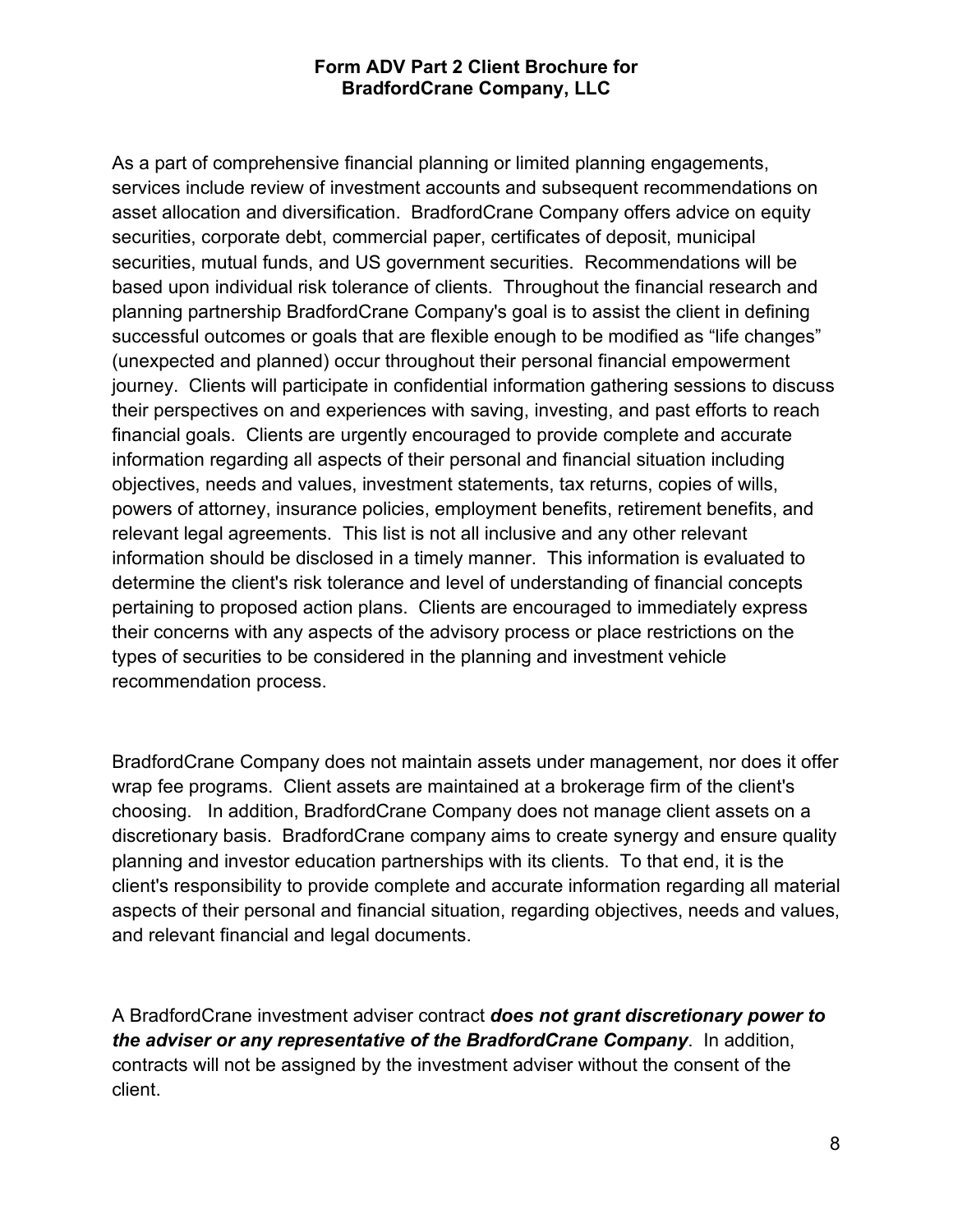## **CCR Section 260.235.2 Disclosure (California)**

For clients who receive our Financial Planning services, we must state when a conflict exists between the interests of our firm and the interests of our client. The client is under no obligation to act on our recommendation. If the client elects to act on any of the recommendations, the client is under no obligation to effect the transaction through our firm.

## **Item 5 Fees and Compensation**

#### **Advisory Fees**

Please note: Unless a client has received the firm's disclosure brochure at least 48 hours prior to signing the investment advisory contract, the investment advisory contract may be terminated by the client within five (5) business days of signing the contract without incurring any advisory fees. How BradfordCrane Company is paid depends on the type of advisory/planning service we are performing. Please review the fee and compensation information below.

## **Limited Engagement Advisory and Financial Planning Services**

The *minimum, non-refundable fee due at time the advisory contract is signed for fixed fee, limited engagement, one-time advisory services is \$500.00 or 50% of the total fixed fee charged per the advisory contract and letter of engagement, whichever amount is greater. Any remaining balance for a one-time review will be due no later than day of delivery and presentation (if required) of client financial action plans per the negotiated advisory contract and engagement letter, if applicable.* Failure of payment to arrive by day of client presentation is cause for termination of agreement by BradfordCrane Company. Clients will receive an electronic written bill for one-time advisory services which will include a description of services offered, fee(s) due for services, the formula (or appropriate reference to the brochure or contract) used to calculate the fee(s), and the time-period covered by the fee(s).

Limited Engagement fees are negotiable, fully disclosed, and payable in accordance with the letter of engagement. Fees are not deducted from accounts. Fees may be paid with a credit or debit card, or ACH via the AdvicePay portal.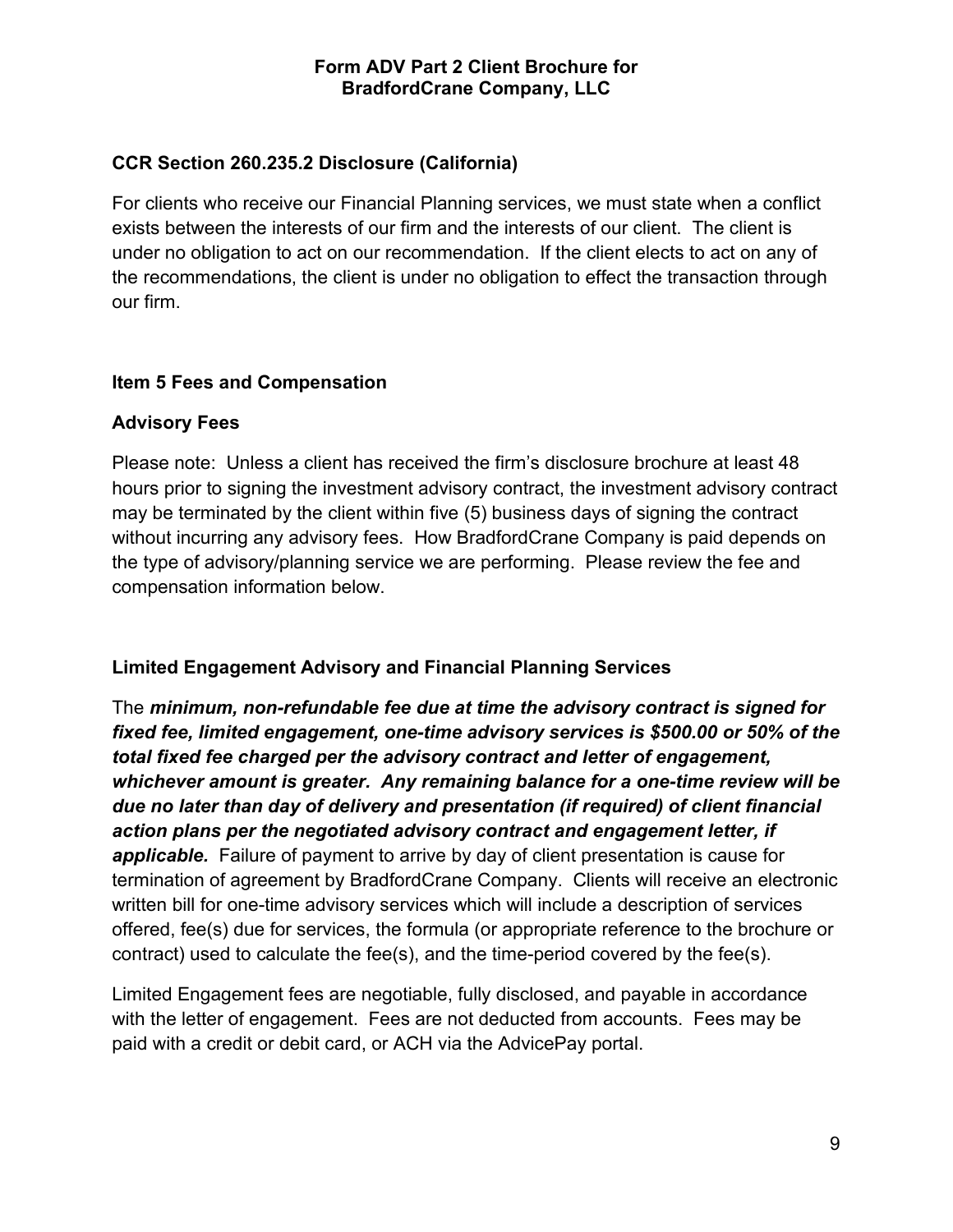## **Comprehensive Financial Planning**

This service involves working one-on-one with a financial planner over an extended period of time. By paying a monthly retainer, clients get continuous access to a planner who will work with them to design their plan. The financial planner will monitor the plan, recommend any changes, and ensure the plan is up to date. Clients are guided through discovering and establishing their goals and values around money. Clients are required to provide information to help complete the following areas of analysis: net worth, cash flow, insurance, credit scores/reports, employee benefit, retirement planning, insurance, investments, college planning and estate planning. Once the client's information is reviewed, the financial planner and client will discuss findings, analysis, and proposed potential changes to their current investment choices, documents, or processes. Clients subscribing to this service receive a written or an electronic report, providing the client with a detailed financial plan designed to achieve his or her stated financial goals and objectives. The plan and the client's financial situation and goals are monitored throughout the year and follow-up phone calls and emails are made to the client to confirm that any agreed upon action steps have been completed. During the term of the subscription, clients receive a review of the plan to ensure its accuracy and ongoing appropriateness. Any needed updates will be implemented as required.

*Comprehensive Financial Planning consists of an upfront, non-refundable, minimum charge of \$3000.00 and an ongoing fee that is paid monthly, in advance, at a minimum of \$100.00 per month. The fee may be negotiable in certain cases.* Fees for this service may be paid with a credit or debit card, or ACH via the AdvicePay portal. Payments are due in full by the first day of each month. Clients will receive a written bill for advisory services which will include a description of services offered, fee(s) due for services, the formula (or appropriate reference to the brochure or contract) used to calculate the fee(s), and the time-period covered by the fee(s). Failure of payment to arrive by the  $10<sup>th</sup>$  day of the monthly billing period is cause for termination of agreement by BradfordCrane Company.

The upfront portion of the Comprehensive Financial Planning fee is for client onboarding, data gathering, and setting the basis for the financial plan. This work will commence immediately after the fee is paid and will be completed within the first 30 days of the date the fee is paid. The upfront portion of the fee will not be paid more than six months in advance.

Comprehensive Financial Planning fees are negotiable, fully disclosed, and payable in accordance with the letter of engagement. Fees are not deducted from accounts. Fees may be paid with a credit or debit card, or ACH via the AdvicePay portal.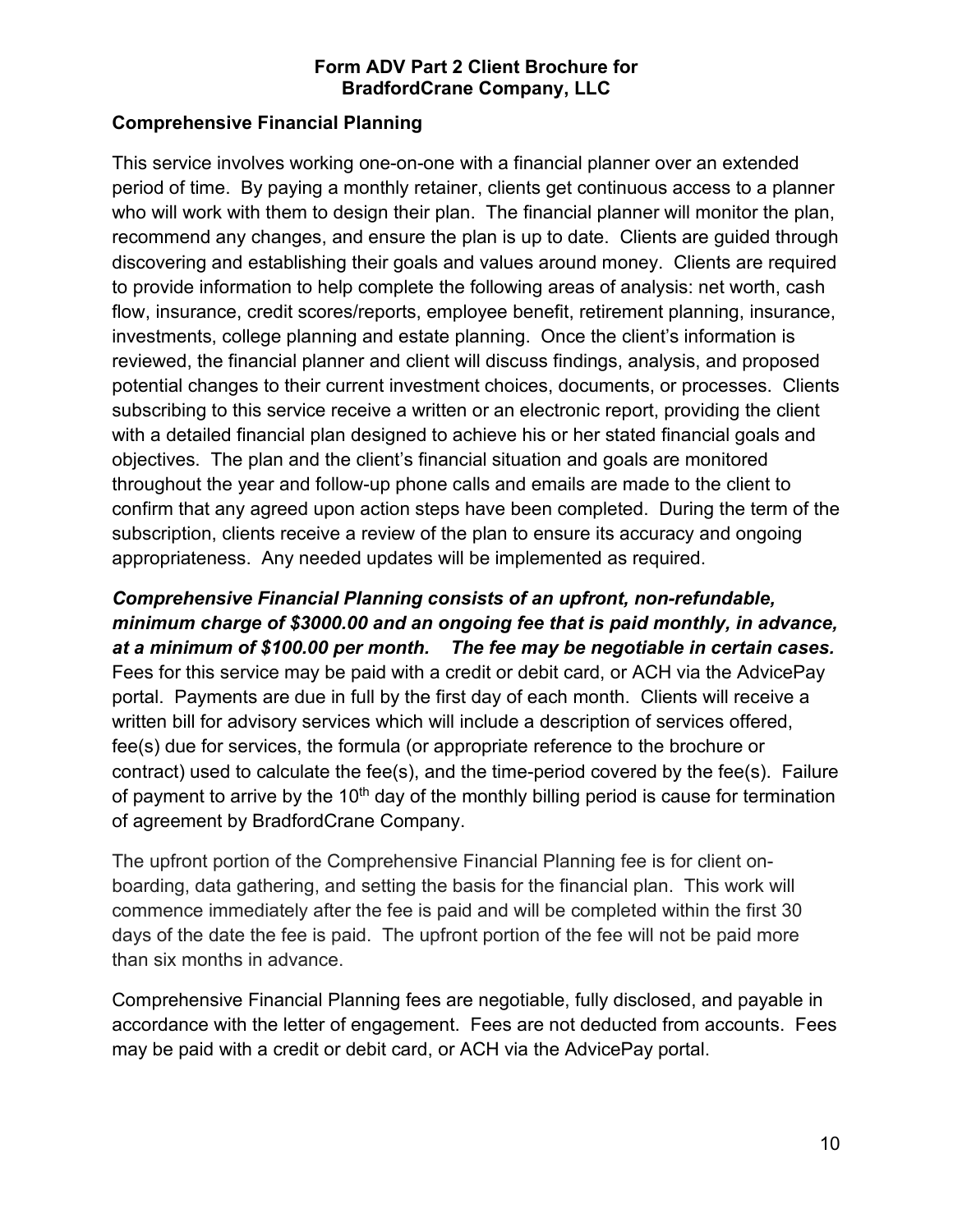## **Termination of Contracts**

Comprehensive Financial Planning and Limited engagements may be terminated by either party at any time for any reason. Notice of either BradfordCrane Company's or the client's desire to terminate a contract or financial planning engagement must be given in writing. In the case of multiple clients for an individual contract or engagement (i.e., JTWROS), each client must sign the letter to terminate the investment advisory contract or letter of engagement. Termination by either the client or BradfordCrane Company must be in writing and shall be effective on the day BradfordCrane Company receives the correspondence to terminate the contract. The effective date of the termination of a contract shall be at 11:59 pm EST (EDT) on the day BradfordCrane Company is notified of the client's desire to terminate the contract. Any pre-paid fees shall be refunded in accordance with the refund policy noted in the investment advisor contract and letter of engagement.

Contract Termination for Comprehensive Financial Planning - The client may cancel the contract, without penalty, within five (5) business days of entering into a signed agreement. *In the event of contract termination prior to plan presentation or delivery, the client will not be entitled to copies of any sections of the financial analysis; access to financial planning software will be terminated. All original copies of client financial documents will be returned to the client.*

The terms and services offered for comprehensive financial planning service are limited to the items described in the engagement letter. The subscription service may be terminated with 30 days' notice. Upon termination of any comprehensive financial planning engagement, any unearned subscription fees will be refunded to the client in accordance with the refund policy noted in the BradfordCrane Company Brochure.

Contract Termination for Limited Engagements - A client may cancel the contract, without penalty, within five (5) business days of entering into a signed agreement. *In the event of early contract termination for one-time services, the client will not be entitled to copies of any sections of the financial analysis; access to financial planning software will be terminated.* All original copies of client financial documents will be returned to the client.The effective date of the termination of a onetime limited engagement contract shall be at 11:59 pm EST (EDT) on the day BradfordCrane Company is notified of the client's desire to terminate the contract.

Comprehensive financial planning and Limited Engagement service fees are not deducted from accounts. Fees may be paid with a credit or debit card, or ACH. Cash is not accepted.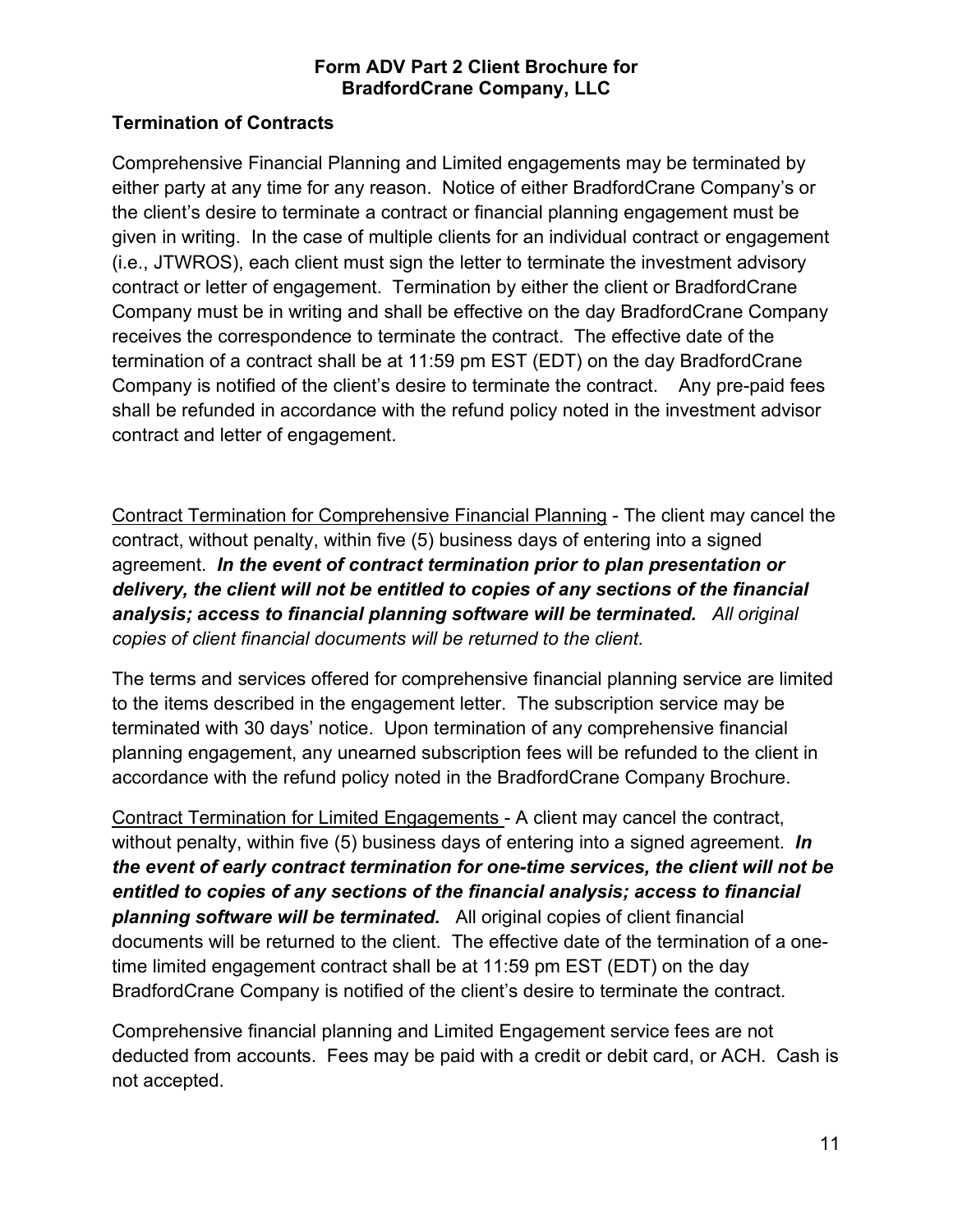#### **Educational Seminars, Fees, and Contract Termination**

Seminars are offered to organizations and the public on a variety of financial topics. Fees range from free (pro bono) to \$10,000 per seminar, or free (pro bono) to \$100 per participant:

- 20% of the fee is non-refundable and due 30 days prior to the engagement unless alternative arrangements are made with BradfordCrane Company, per a signed contract:
- 50% percent of the fees are due five business days prior to the engagement; and
- the remaining 50% is to be paid the day of presentation, no later than the conclusion of the seminar.

The fee range is based on the content, amount of research conducted, number of hours of preparation needed, and the number of attendees.

In the event of inclement weather or a flight cancellation, the Speaker shall make all reasonable attempts to make alternative travel arrangements to arrive in time for the presentation. If travel proves impossible, or the event is otherwise cancelled, the Speaker's fee is waived, but the Client will still be responsible for reimbursement of any non-refundable travel expenses already incurred. In the event the Client decides to cancel or change the date of the event for any reason besides weather or similar unforeseen causes, the Client will still be responsible for reimbursement of any nonrefundable travel expenses already incurred; if the cancellation occurs within 30 days of the event, the 20% deposit is non-refundable. In the event the Speaker must cancel due to health or similar unforeseen circumstances, the Speaker will make all attempts to find a reasonable alternative engagement date and will absorb any incremental additional costs for obtaining alternative travel arrangements. If an alternative date cannot be obtained, the Client will not be responsible for any travel costs already incurred by the Speaker or any portion of the Speaker's fee.

## **Speaking Engagements, Fees, and Contract Termination**

Terry Bradford-Crane is a public speaker. Generally, fees for her speaking engagements range from free to \$10,000 plus travel expenses, depending on sponsor, date, location, and program requested. For all speaking engagements:

• 20% deposit is required at the time the contract is signed;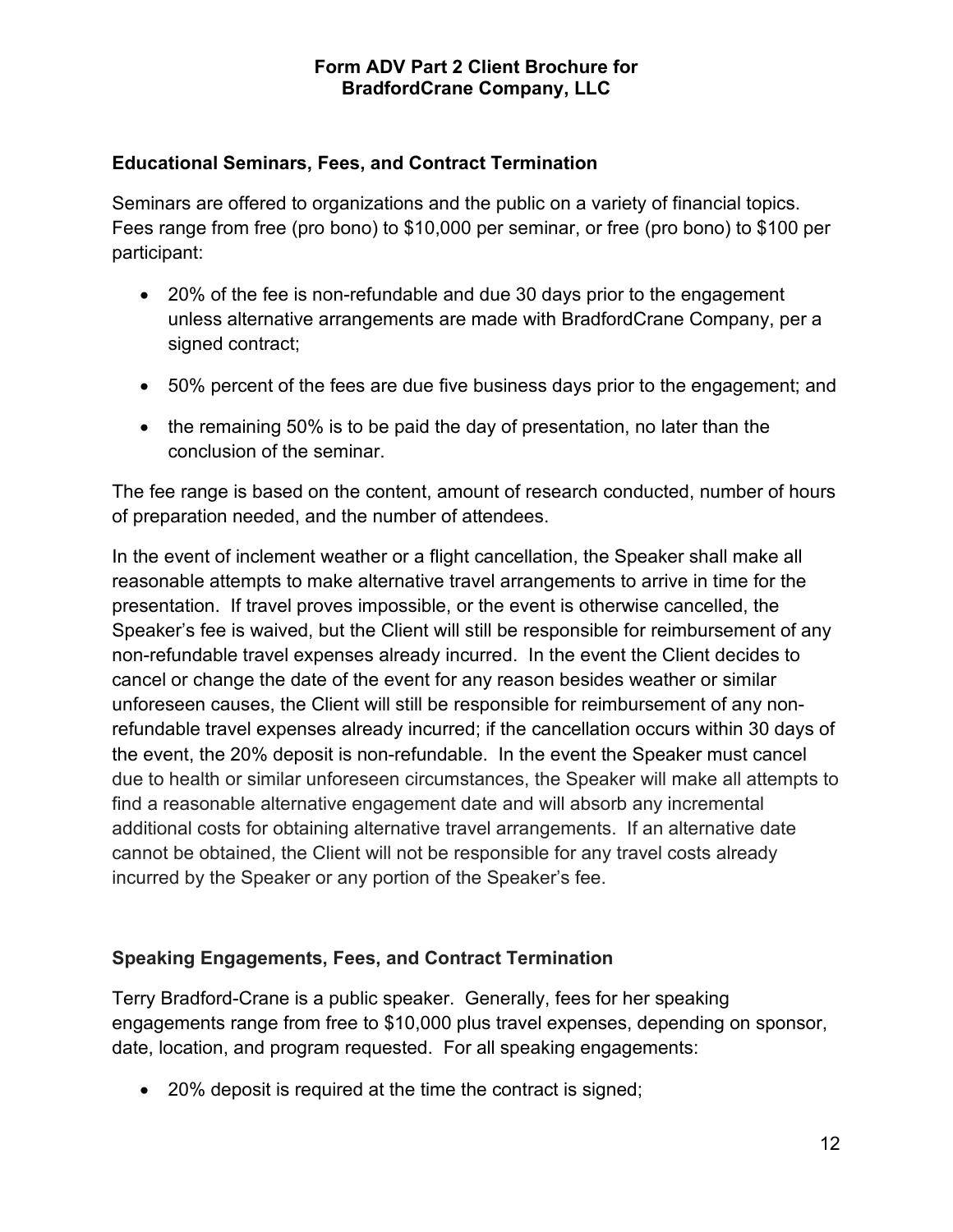- 50% of the total fee is due at least five business days prior to the event, unless other arrangements have been made with BradfordCrane Company; and
- The remaining balance is due the day of the event, no later than the conclusion of the speaking engagement.

The fee range is based on the content, amount of research conducted, number of hours of preparation needed, and the number of attendees. The content is based on relevant financial planning and investment topics.

In the event of inclement weather or a flight cancellation, the Speaker shall make all reasonable attempts to make alternative travel arrangements to arrive in time for the presentation. If travel proves impossible, or the event is otherwise cancelled, the Speaker's fee is waived, but the Client will still be responsible for reimbursement of any non-refundable travel expenses already incurred. In the event the Client decides to cancel or change the date of the event for any reason besides weather or similar unforeseen causes, the Client will still be responsible for reimbursement of any nonrefundable travel expenses already incurred and will forfeit the 20% down payment for the Speaker's fee if the cancellation occurs within 30 days of the event. In the event the Speaker must cancel due to health or similar unforeseen circumstances, the Speaker will make all attempts to find a reasonable alternative engagement date and will absorb any incremental additional costs for obtaining alternative travel arrangements. If an alternative date cannot be obtained, the Client will not be responsible for any travel costs already incurred by the Speaker or any portion of the Speaker's fee.

Educational Seminars and Speaking Engagements may be provided pro-bono at BradfordCrane Company's discretion.

All fees quoted are subject to change unless a signed contract has been executed and a deposit has been received by BradfordCrane Company.

## **Fees Paid in Advance**

Fees for ongoing planning subscription services are paid in advance, monthly. BradfordCrane policy with respect to payment and reimbursement of subscription fees is covered in Item 5 (Advisory Fees, pg. 9).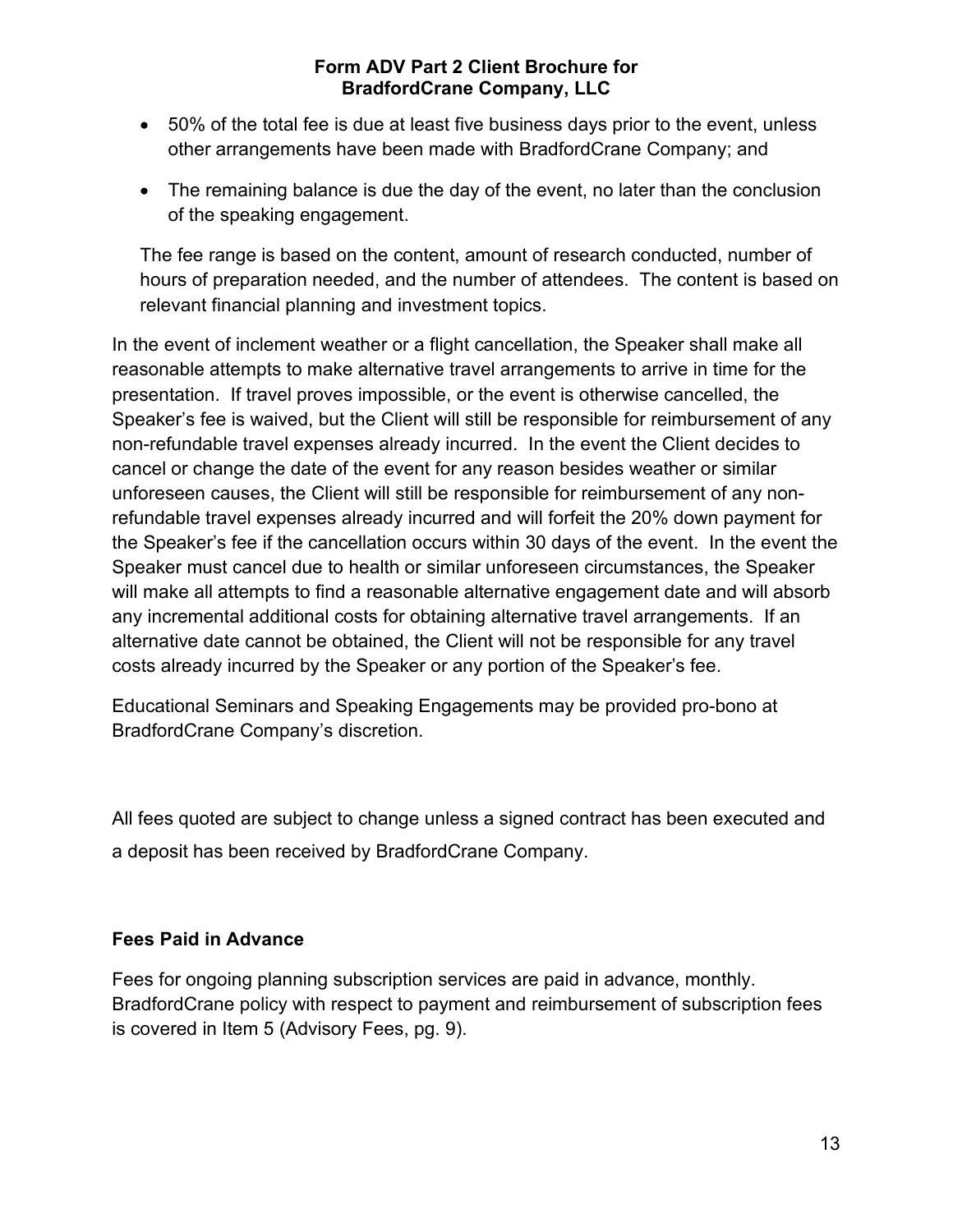#### **Compensation for Sale of Securities**

Neither BradfordCrane Company nor any supervised person working on behalf of BradfordCrane Company accepts compensation for the sale of securities or other investment products, including asset-based sales charges or service fees from the sales of mutual funds. Compensation arrangements with securities or investment product firms that allow for compensation of investment advisors based upon selling securities presents great potential for a conflict of interest. These compensation arrangements give any investment advisor (individual or company) or supervised person incentive to recommend investment products based upon the compensation received, rather than *client needs.* Clients compensate BradfordCrane Company based upon a client partnership that facilitates: 1) review and prioritization of goals and objectives; 2) development of summaries of current financial situations; and development of planning strategies and recommendations based upon client needs, wants, and risk tolerances. To that end, which places the highest priority on honoring its fiduciary responsibilities, BradfordCrane Company does not accept compensation or "referral fees" from professionals to whom a client may be referred. If a conflict of interest with reference to compensation does arise, our clients will be notified at the time the conflict arises during the planning and recommendation process and in writing.

BradfordCrane Company is not affiliated with any other brokers or agents within the financial services industry. Clients must purchase investment products recommended through brokers or agents of their own choosing.

When implementing an investment recommendation, the client may incur additional fees such as brokerage commissions, transaction fees, and other related costs and expenses. Clients may incur certain charges imposed by broker-dealers, and other third parties such as custodial fees, deferred sales charges, odd-lot differentials, transfer taxes, wire transfer and electronic fund fees, and other fees and taxes on brokerage accounts and securities transactions. Mutual fund and exchange traded funds also charge internal management fees, which are disclosed in a fund's prospectus. Such charges, fees and commissions are exclusive of and in addition to our fee, and we shall not receive any portion of these commissions, fees, and costs.

Item 12 further describes the factors that we consider in selecting or recommending broker-dealers for client's transactions and determining the reasonableness of their compensation (e.g., commissions).

We do not accept compensation for the sale of securities or other investment products including asset-based sales charges or service fees from the sale of mutual funds.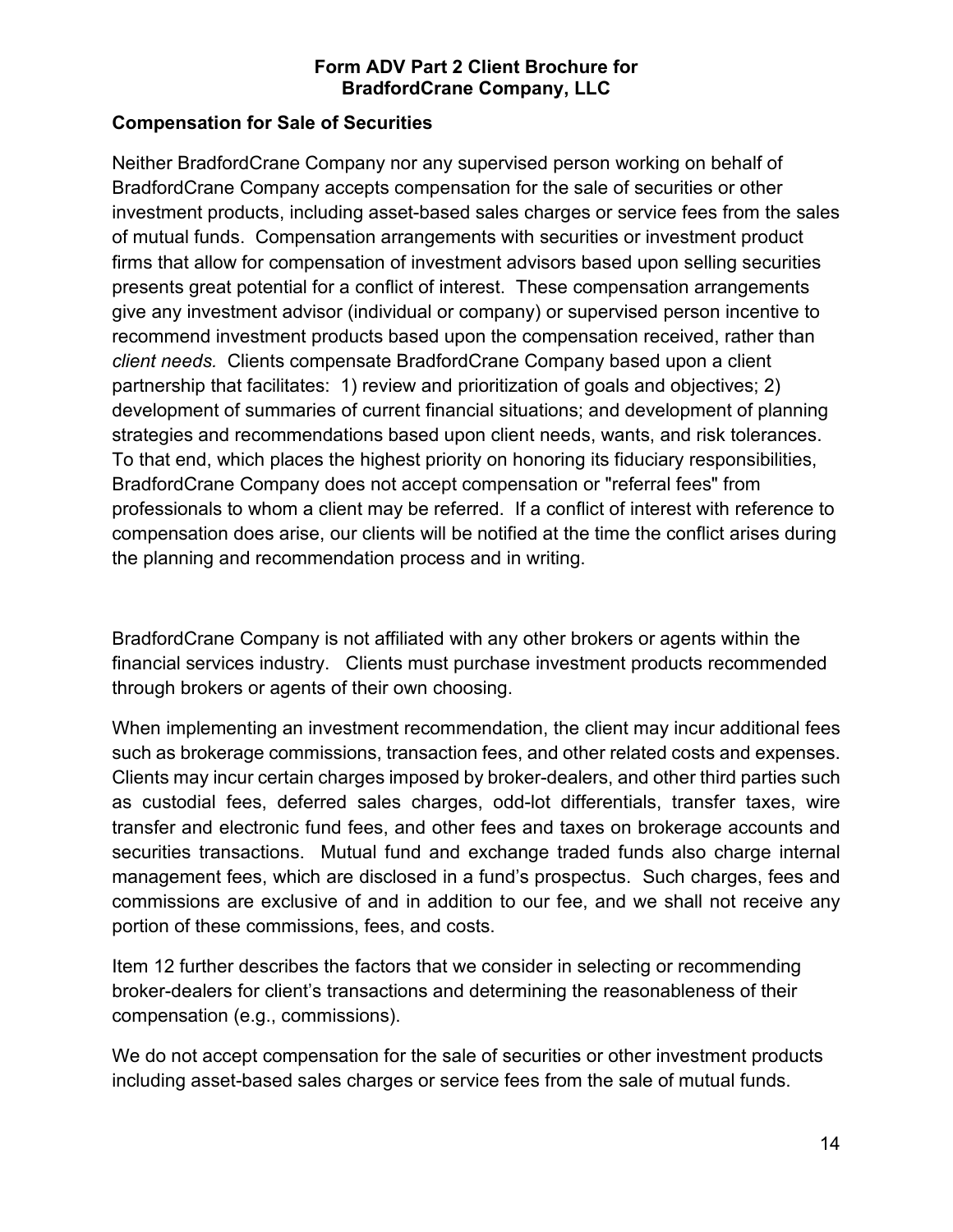## **CCR Section 260.238(j) Disclosure**

Please note, lower fees for comparable services may be available from other sources.

#### **Item 6 Performance Based Fees and Side by Side Management**

Performance based fees are based on a share of capital gains on or capital appreciation of the assets of a client (such as a client that is a hedge fund or other pooled investment vehicle). BradfordCrane Company and any potential supervised persons do not accept performance-based fees or manage accounts that are charged a performance-based fee in addition to being charged another account fee.

#### **Item 7 Types of Clients**

BradfordCrane Company advisory services primarily consist of: 1) comprehensive financial planning; 2) offering investment advisory services through consultations; 3) seminars and guest speaking events on investment related current events and topics of interest; and 4) advice on matters not specifically involving securities to include mentoring and motivational speaking topics that encourage audiences to strive for their own personal version of financial independence. The client base consists of individuals, small business owners, non-profit organizations, investment clubs, and networking organizations. BradfordCrane Company is committed to encouraging individuals increase their financial knowledge, employ financial wisdom, and reach for their financial goals. There is no financial asset minimum requirement for review, consultations, or entering into a comprehensive financial planning client engagement.

#### **Item 8 Methods of Analysis, Investment Strategies and Risk of Loss**

As a part of comprehensive financial planning, BradfordCrane Company offers advice on equity securities, corporate debt, commercial paper, certificates of deposit, municipal securities, mutual funds, and US government securities. A combination of fundamental, technical, and cyclical analyses is used to evaluate individual securities. The concepts of the Efficient Market Hypothesis (the theory that it is extremely difficult, if not impossible, to "beat the market" because all relevant information about the investment is available and incorporated into the price of the stock on a relatively real time basis) and Modern Portfolio Theory (a theory that addresses individual portfolio risk and expected returns of individual securities) are considered vital in the formulation of client recommendations. As a result, BradfordCrane Company is not an advocate of day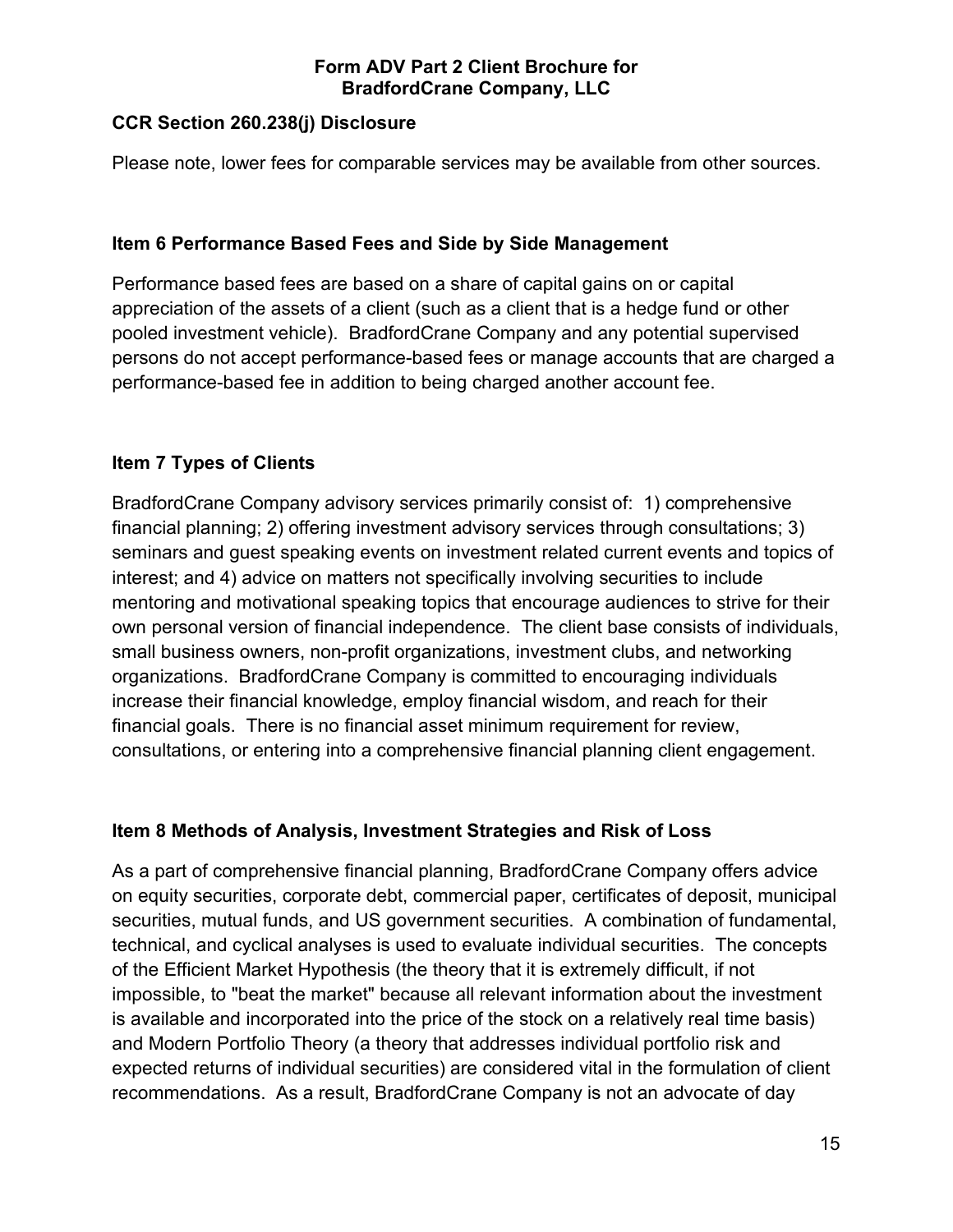trading, but rather investing with the appropriate instrument for the given timeline in a cost-efficient manner.

| <b>Analysis Type</b>         | Explanation                                                                                                                                                                                                                                                                                                                                                                                                                                                           | <b>Risks</b>                                                                                                                                                                                                                                                                                                                                                                                                                                                                                                                                                                                                                                                                                                                                                                                                                                                                                                                                                                  |
|------------------------------|-----------------------------------------------------------------------------------------------------------------------------------------------------------------------------------------------------------------------------------------------------------------------------------------------------------------------------------------------------------------------------------------------------------------------------------------------------------------------|-------------------------------------------------------------------------------------------------------------------------------------------------------------------------------------------------------------------------------------------------------------------------------------------------------------------------------------------------------------------------------------------------------------------------------------------------------------------------------------------------------------------------------------------------------------------------------------------------------------------------------------------------------------------------------------------------------------------------------------------------------------------------------------------------------------------------------------------------------------------------------------------------------------------------------------------------------------------------------|
| <b>Technical</b><br>Analysis | Searching for and evaluating<br>apparent patterns in historical<br>values of individual security<br>investments and markets, and how<br>they historically responded to<br>changes various economic<br>environments. Patterns may give<br>an indication of price movement<br>extent, direction, and duration in a<br>given market.                                                                                                                                     | Information is readily accessible and the<br>direction, degree and duration of future price<br>movements cannot be determined by using<br>historical data exclusively. While historical<br>patterns may be a helpful component of<br>security analysis, research strongly suggests<br>that historical data and performance of a<br>security in various markets is inherently priced<br>into the security. In addition, there is a<br>propensity to see relevant "patterns" that prove<br>to be random.                                                                                                                                                                                                                                                                                                                                                                                                                                                                        |
| Cyclical<br>Analysis         | Analysis of changes in prices and<br>economic trends as the seasons<br>change throughout the year.<br>Special attention is given to<br>company valuations and financial<br>health and economic indicators at<br>various points within the business<br>cycle. Macroeconomic conditions,<br>historically, follow an observable<br>pattern that may give an indication<br>of industry performance at points<br>within the expansion/contraction<br>cycle of the economy. | In general, success with this strategy depends<br>upon timing the markettiming the purchase<br>or sale of securities with the business cycle.<br>Unfortunate timing of a cyclical security<br>(valuation is highly correlated to the strength of<br>the economy) during a prolonged recession<br>may lead to reduced portfolio valuations for<br>extended periods of time. Use of cyclical<br>securities exclusively may result in larger than<br>average swings in portfolio values when<br>economic news is released. Many statistical<br>data points and economic indicators signify a<br>change in the overall economy as the change<br>is happening or after the change has already<br>taken place. This analysis is technical in<br>nature and dependent upon the forward<br>pattern of the economy, and the exact timing of<br>future contractions and expansions cannot be<br>predicted. This uncertainty affects investor<br>timelines and security holding periods. |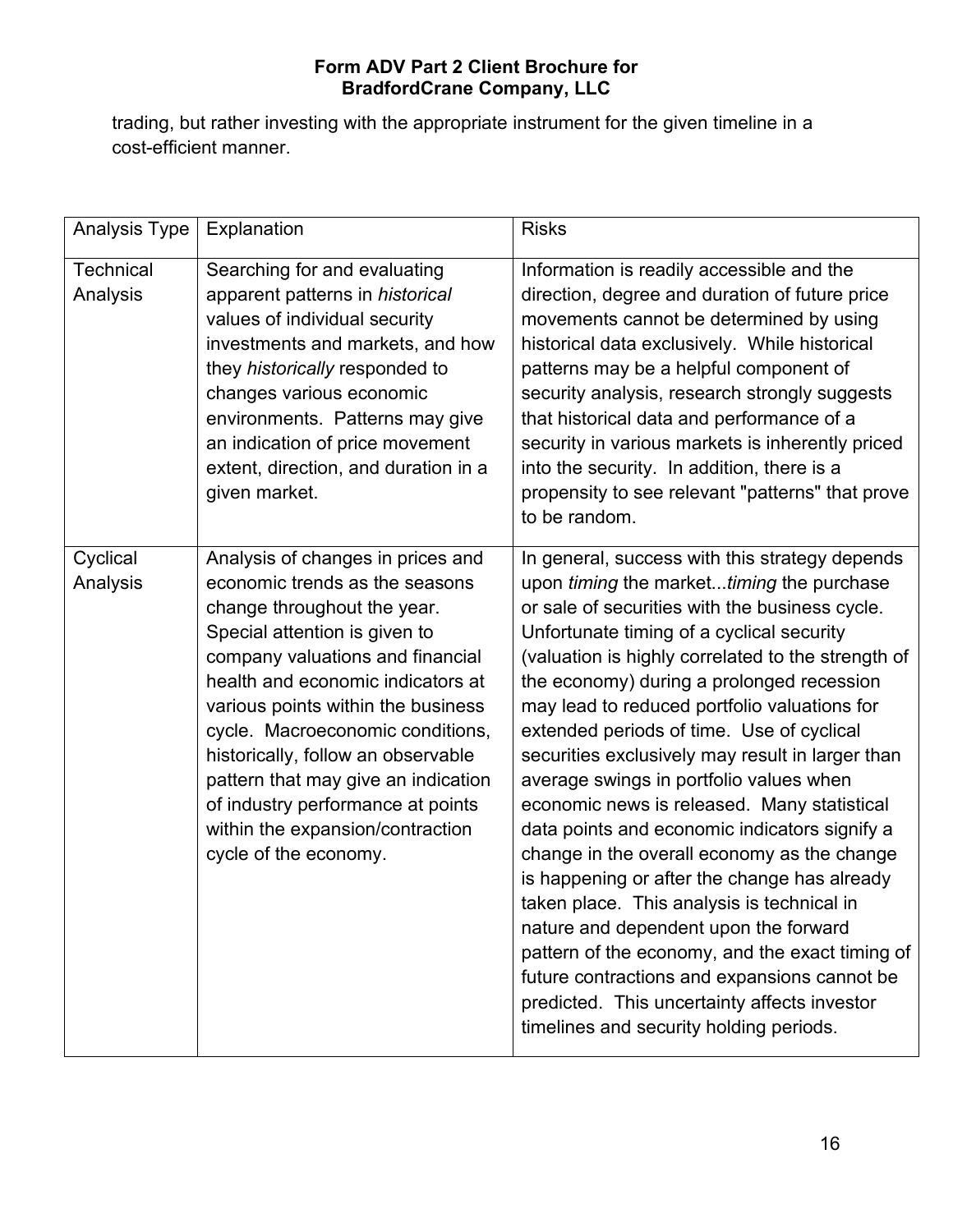| Fundamental | Emphasis is placed on determining           | All of the data points for fundamental analysis     |
|-------------|---------------------------------------------|-----------------------------------------------------|
| Analysis    | the <i>intrinsic value</i> of individual    | are readily available to the public. Typically,     |
|             | private or public companies or              | the current market price company share or           |
|             | government entities that issue              | yield of a debt instrument has all of the publicly  |
|             | securities. Estimated future                | available data and analysis of potential for        |
|             | earnings, <i>future</i> dividends, interest | growth (or failure) priced into the security. For   |
|             | rates and prospects for <i>future</i>       | investors that are timing the market for short      |
|             | growth, the timing of incoming cash         | term gains, it will prove difficult to net profits. |
|             | flows and financial health give an          | Aside from the wide availability of financial       |
|             | indication of what the issued               | data, the nature of company culture, and the        |
|             | security is worth today. In general,        | specific risks associated with individual           |
|             | emphasis is on finding companies            | companies, fundamental analysis is dependent        |
|             | or issuers that are better than the         | upon the accuracy of the data available and         |
|             | rest of the market perceives                | reported to the public. It is probable that         |
|             | (underpriced) or not as great as the        | unforeseen restatements of material financial       |
|             | market perceives (overpriced) and           | data, changes in product demand, or a rotation      |
|             | buy or sell accordingly.                    | in executive leadership will influence the          |
|             | Furthermore, this type of analysis is       | calculated present value of a security. This        |
|             | appropriate for long-term investing         | translates to swings in portfolio values.           |
|             | in quality companies.                       |                                                     |
|             |                                             |                                                     |

Various sources of information are used to gain overall perspective on the appropriate, personalized recommendations for asset allocation and portfolio diversification. Some of these sources include industry publications and research materials prepared by financial industry experts, corporate rating services, foreign and domestic business publications and news sources, and SEC filings and annual reports; this list is not all inclusive.

It is the goal of BradfordCrane Company to assist clients in developing roadmaps that lead toward their financial independence, as defined by their short-, medium-, and longterm life planning goals. Clients are encouraged and empowered to define what they see as successful outcomes along their individual financial planning journeys. The Company's assessments and /analyses are intended to: compare client resources with stated financial goals; outline the steps that should be taken to permit the client to meet their stated goals; and encourage use of client financial resources efficiently.

The estimates, projections, and illustrations discussed during portfolio review sessions are only approximations based upon mathematical computations. *Computations should not be considered an absolute representation of the actual future performance of any investment, asset, group of assets, or tax planning technique.*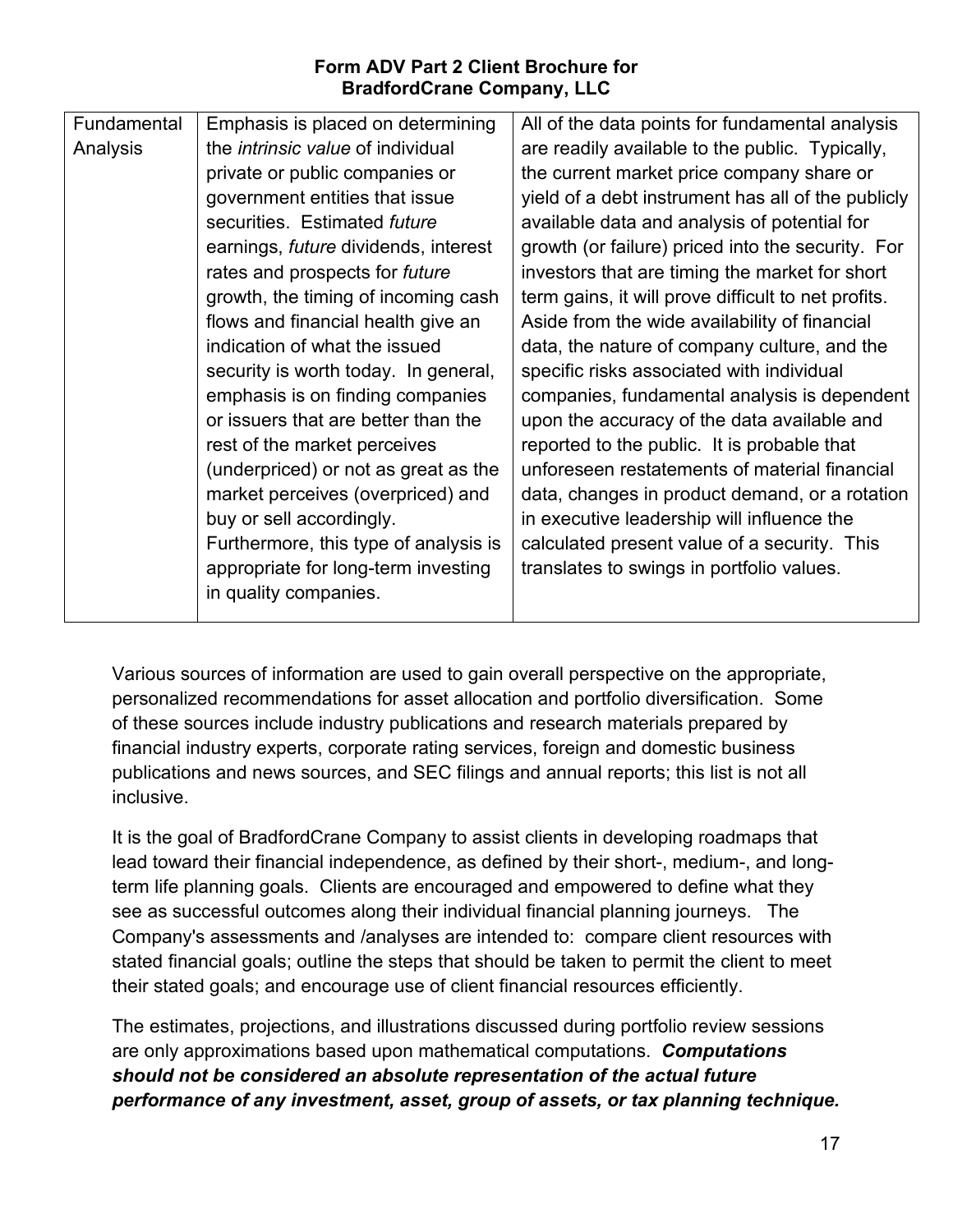Rather, these projections represent BradfordCrane Company's best efforts, in conjunction with the client's legal and tax advisors, to provide the client with general guidelines customized to their own specific financial situation.

Recommendations are be based upon individual risk tolerance of clients. *Investing involves risk: the idea that you may not reach your rate of return goals in accordance with a given timeline, or that you may even lose capital.* A client's ability to tolerate loss of capital (mentally and monetarily) is evaluated using in-depth and on-going discussion about objectives, time to reach objectives, priority of objectives, and general thoughts about individual, family, and business spending and saving practices. *Investing involves risk that clients should be prepared to bear*. Because BradfordCrane Company is also committed to educating clients, the company will help the client discover and respect their tolerance for risk, and how it might evolve as they become more educated and confident in their investing experience. For the novice investor and the expert, BradfordCrane Company will serve as an objective evaluator of the client's risk tolerance and what that means for individual investment returns in the prevailing market, as well as what it *may* have meant historically.

## **Material Risks Involved**

BradfordCrane Company does not provide investment management services; however, investment recommendations may be made as part of the financial planning service. **All investing strategies we offer involve risk and may result in a loss of your original investment which you should be prepared to bear.** Many of these risks apply equally to stocks, bonds, commodities and any other investment or security. Material risks associated with our investment strategies are listed below.

- Market Risk: Market risk involves the possibility that an investment's current market value will fall because of a general market decline, reducing the value of the investment regardless of the operational success of the issuer's operations or its financial condition.
- Strategy Risk: The Adviser's investment strategies and/or investment techniques may not work as intended.
- Small and Medium Cap Company Risk: Securities of companies with small and medium market capitalizations are often more volatile and less liquid than investments in larger companies. Small and medium cap companies may face a greater risk of business failure, which could increase the volatility of the client's portfolio.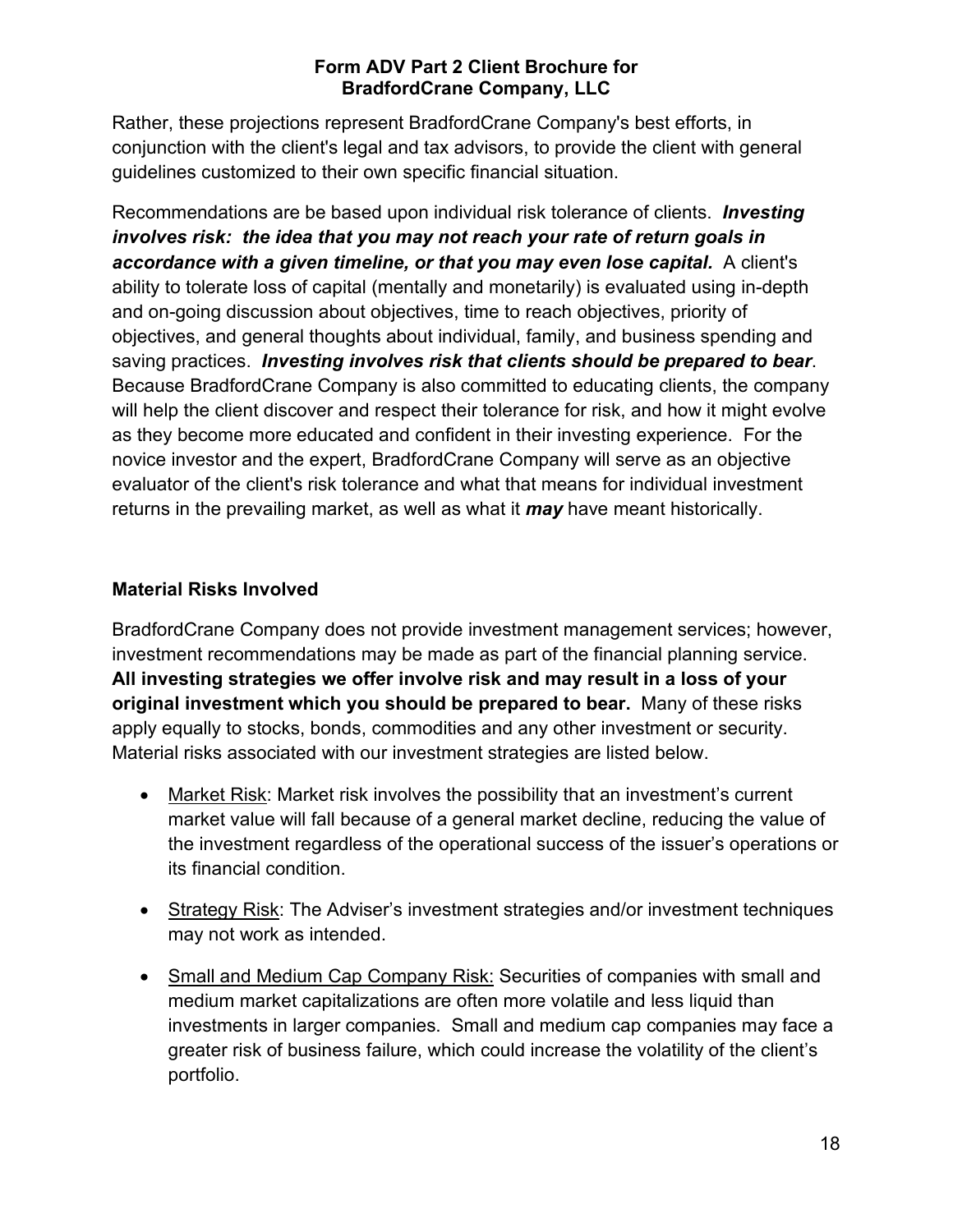- Turnover Risk**:** At times, the strategy may have a portfolio turnover rate that is higher than other strategies. A high portfolio turnover would result in correspondingly greater brokerage commission expenses and may result in the distribution of additional capital gains for tax purposes. These factors may negatively affect the account's performance.
- Limited markets**:** Certain securities may be less liquid (harder to sell or buy) and their prices may at times be more volatile than at other times. Under certain market conditions broker-dealers may be unable to sell or liquidate investments at prices we consider reasonable or favorable, or find buyers at any price.
- Concentration Risk**:** Certain investment strategies focus on particular assetclasses, industries, sectors, or types of investment. From time to time these strategies may be subject to greater risks of adverse developments in such areas of focus than a strategy that is more broadly diversified across a wider variety of investments.
- Interest Rate Risk**:** Bond (fixed income) prices generally fall when interest rates rise, and the value may fall below par value or the principal investment. The opposite is also generally true: bond prices generally rise when interest rates fall. In general, fixed income securities with longer maturities are more sensitive to these price changes. Most other investments are also sensitive to the level and direction of interest rates.
- Legal or Legislative Risk: Legislative changes or Court rulings may impact the value of investments, or the securities' claim on the issuer's assets and finances.
- Inflation: Inflation may erode the buying-power of your investment portfolio, even if the dollar value of your investments remains the same.

## **Risks Associated with Securities**

Apart from the general risks outlined above which apply to all types of investments, specific securities may have other risks.

- *Commercial Paper* is, in most cases, an unsecured promissory note that is issued with a maturity of 270 days or less. Being unsecured the risk to the investor is that the issuer may default.
- *Common stocks* may go up and down in price quite dramatically, and in the event of an issuer's bankruptcy or restructuring could lose all value. A slower-growth or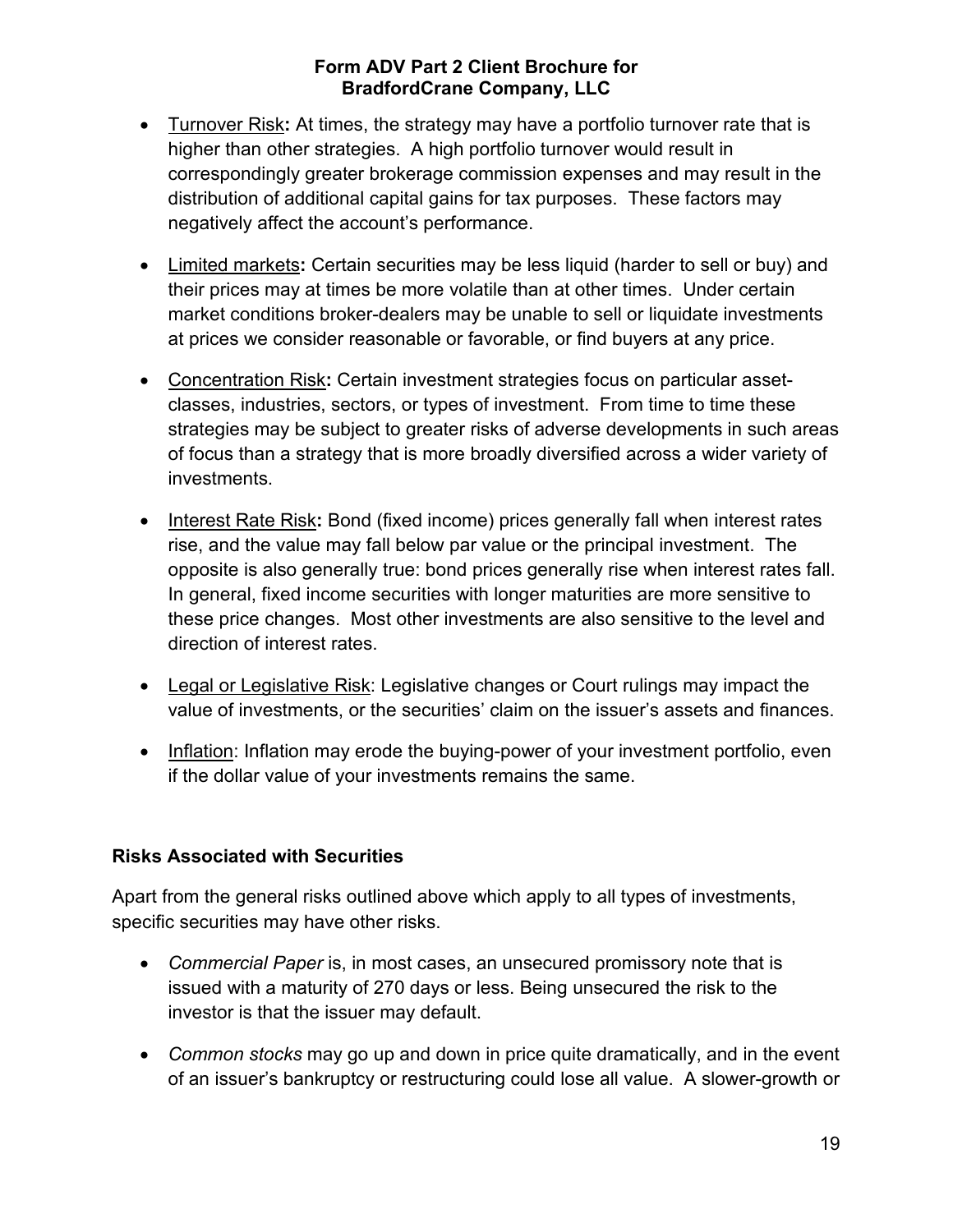recessionary economic environment could have an adverse effect on the price of all stocks.

- *Corporate Bonds* are debt securities to borrow money. Generally, issuers pay investors periodic interest and repay the amount borrowed either periodically during the life of the security and/or at maturity. Alternatively, investors can purchase other debt securities, such as zero-coupon bonds, which do not pay current interest, but rather are priced at a discount from their face values and their values accrete over time to face value at maturity. The market prices of debt securities fluctuate depending on such factors as interest rates, credit quality, and maturity. In general, market prices of debt securities decline when interest rates rise and increase when interest rates fall. The longer the time to a bond's maturity, the greater its interest rate risk.
- *Bank Obligations* including bonds and certificates of deposit may be vulnerable to setbacks or panics in the banking industry. Banks and other financial institutions are greatly affected by interest rates and may be adversely affected by downturns in the U.S. and foreign economies or changes in banking regulations.
- *Municipal Bonds* are debt obligations generally issued to obtain funds for various public purposes, including the construction of public facilities. Municipal bonds pay a lower rate of return than most other types of bonds. However, because of a municipal bond's tax-favored status, investors should compare the relative after-tax return to the after-tax return of other bonds, depending on the investor's tax bracket. Investing in municipal bonds carries the same general risks as investing in bonds in general. Those risks include interest rate risk, reinvestment risk, inflation risk, market risk, call or redemption risk, credit risk, and liquidity and valuation risk.
- *Options and other derivatives* carry many unique risks, including time-sensitivity, and can result in the complete loss of principal. While covered call writing does provide a partial hedge to the stock against which the call is written, the hedge is limited to the amount of cash flow received when writing the option. When selling covered calls, there is a risk the underlying position may be called away at a price lower than the current market price.
- *Exchange Traded Funds* prices may vary significantly from the Net Asset Value due to market conditions. Certain Exchange Traded Funds may not track underlying benchmarks as expected. ETFs are also subject to the following risks: (i) an ETF's shares may trade at a market price that is above or below their net asset value; (ii) the ETF may employ an investment strategy that utilizes high leverage ratios; or (iii) trading of an ETF's shares may be halted if the listing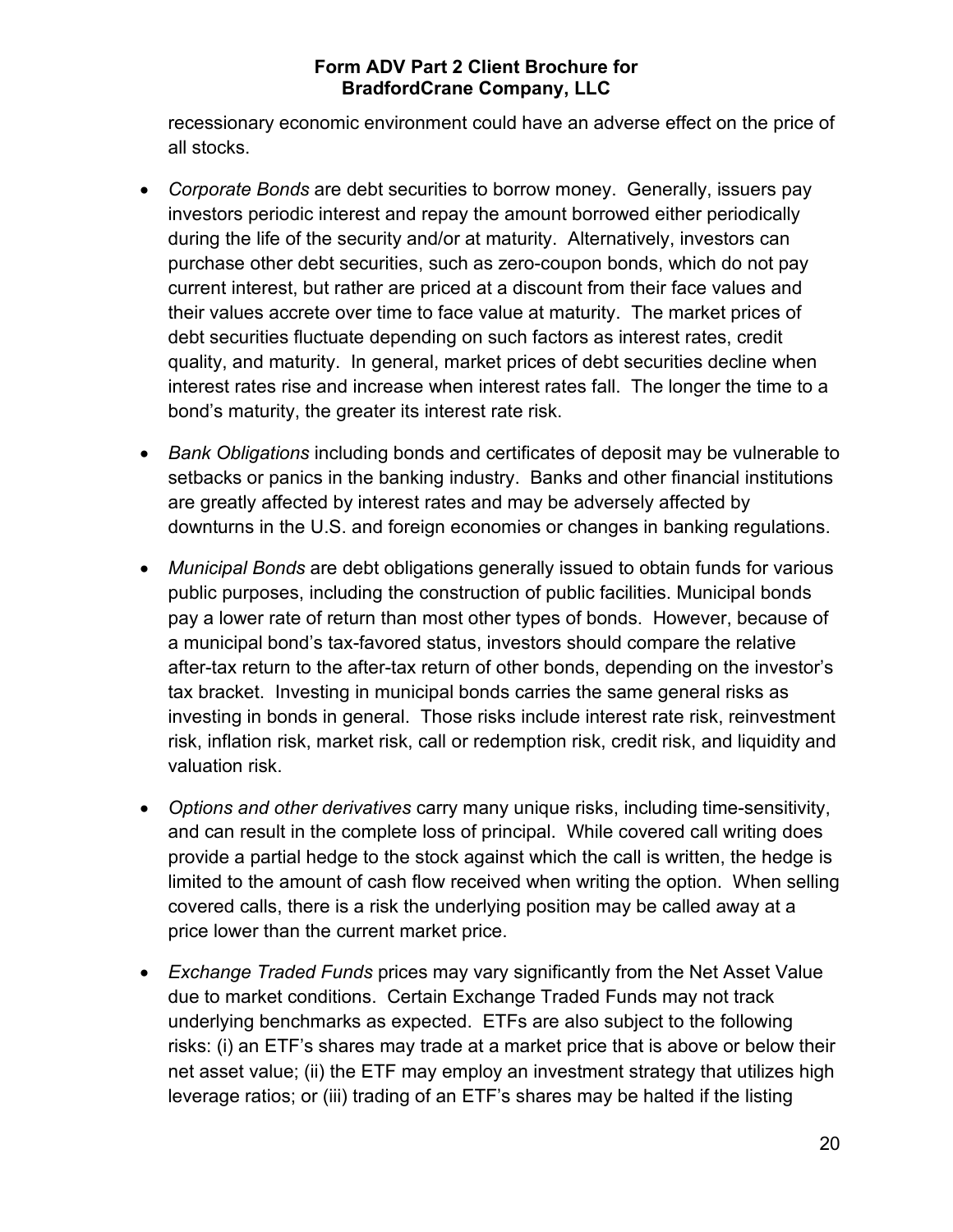exchange's officials deem such action appropriate, the shares are de-listed from the exchange, or the activation of market-wide "circuit breakers" (which are tied to large decreases in stock prices) halts stock trading generally. The Adviser has no control over the risks taken by the underlying funds in which clients invest.

• *Investment Companies Risk*. When a client invests in open end mutual funds or ETFs, the client indirectly bears its proportionate share of any fees and expenses payable directly by those funds. Therefore, the client will incur higher expenses, many of which may be duplicative. In addition, the client's overall portfolio may be affected by losses of an underlying fund and the level of risk arising from the investment practices of an underlying fund (such as the use of derivatives).

BradfordCrane Company is not permitted to furnish either legal or tax advice. The Company emphasizes the importance of having other advisors. Any calculations presented to clients are directly or indirectly based upon generally accepted tax principles, which are always subject to change. Thus, independent tax and legal counsel is required.

BradfordCrane Company does not execute trades. Clients pay a fee for regularly scheduled consultations and are responsible for executing advice in a timely manner, if they choose to accept it.

## **Item 9 Disciplinary Information**

All registered investment advisors are required to disclose information about the disciplinary histories of advisor and the advisor affiliates. Bradford Crane Company has no material criminal, civil, regulatory disciplinary actions to report, whether foreign or domestic.

## **Item 10 Other Financial Industry Activities and Affiliations.**

BradfordCrane Company is a limited liability corporation and is not affiliated with any other business in the financial services industry. There are no applications pending to register as a broker dealer or a registered representative, futures commission merchant, commodity pool operator, commodity trading advisor, or an associated person of the foregoing entities. BradfordCrane Company has no business relationships with other investment advisors that create a material conflict of interest for its clients. Terry Bradford-Crane is a principal and the financial manager for Allied Approach Group, LLC, an aviation test and evaluation consulting firm.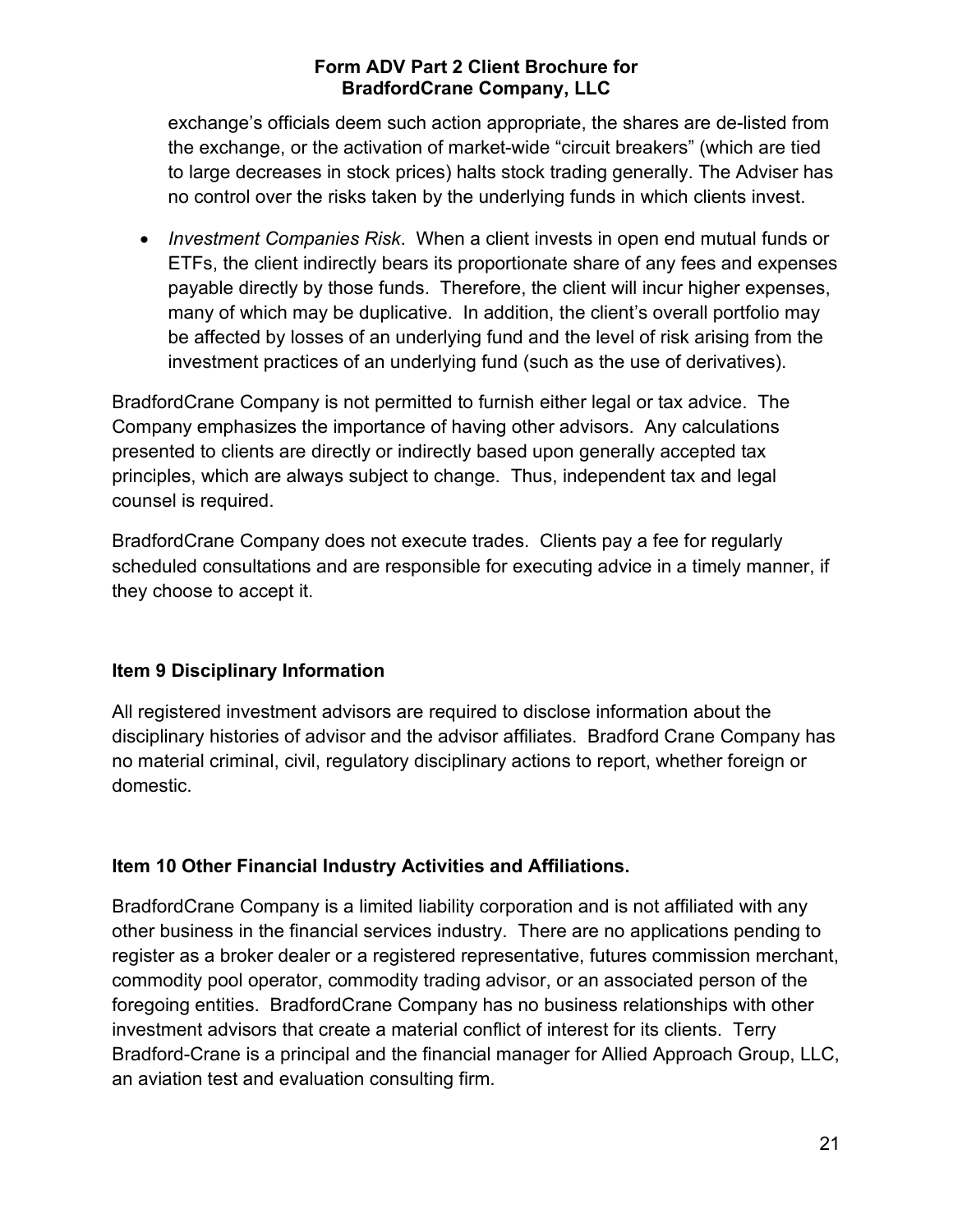## **Item 11 Code of Ethics, Participation or Interest in Client Transactions and Personal Trading**

As a fiduciary, BradfordCrane Company and its associates have a duty of utmost good faith to act solely in the best interests of each client. Our clients entrust us with their funds and personal information, which in turn places a high standard on our conduct and integrity. Our fiduciary duty is a core aspect of our Code of Ethics and represents the expected basis of all our dealings. The firm also adheres to the Code of Ethics and Professional Responsibility adopted by the CFP® Board of Standards Inc., and accepts the obligation not only to comply with the mandates and requirements of all applicable laws and regulations but also to take responsibility to act in an ethical and professionally responsible manner in all professional services and activities.

## *BradfordCrane Company Code of Ethics*

*BradfordCrane Company:*

- *1. Is committed to providing advisory and comprehensive financial planning services with the utmost candor, honesty, and compassion.*
- *2. Will maintain objective perspective as a trusted advisor in the client's quest for financial empowerment by providing opportunities for client education in advisory process and pursuing client financial goals and objectives.*
- *3. Will endeavor to engage clients in a manner that places the utmost importance on understanding their personal financial goals and subsequently, competently implementing communication, research, and planning skill sets to develop a roadmap to reach stated goals. If I do not have a specific skill set to provide a particular advisory need with integrity and objectivity, I will endeavor to find an appropriate resource for the client.*
- *4. Aims to develop professional advisory relationships that emphasize fairness in treatment, communication, compensation, and disclosure of conflicts of interest.*
- *5. Will not sell your personal information to anyone. Client non-public information will remain confidential and will not be released unless Bradford-Crane Company is given permission to release the information, or as permitted or required by law.*
- *6. Is dedicated to devoting volunteer time in the community in the interest of educating and mentoring our youth, protecting our natural environments, and providing pro-bono services for underserved communities*
- *7. Will Provide professional financial advisory services and serve the community with dignity, courtesy and diligence in a manner that promotes dignity, courtesy, and diligence in others.*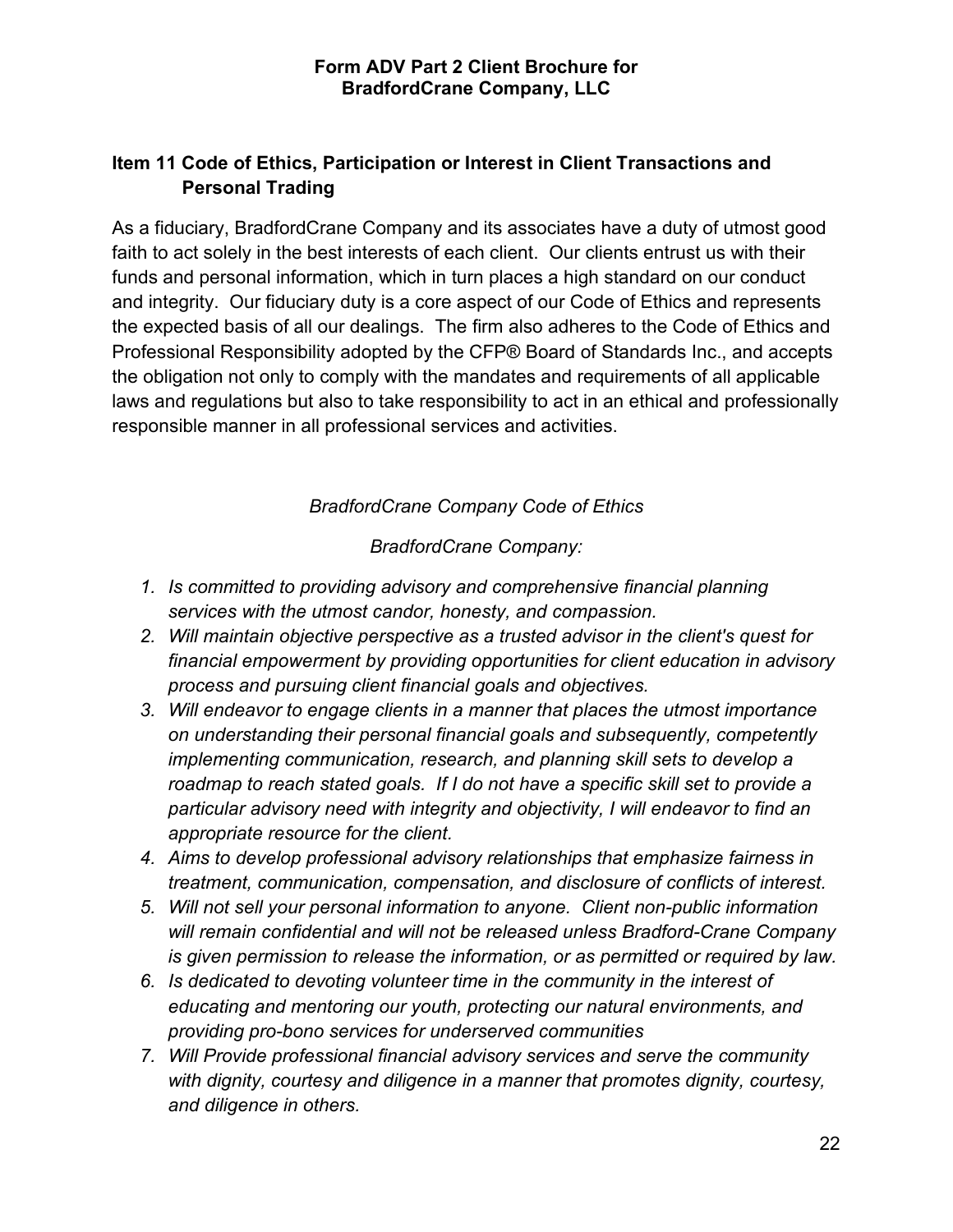A copy of the BradfordCrane Company Code of Ethics is available upon request for a client or prospective client upon request.

It can be expected that the owner of BradfordCrane Company, Terry Bradford-Crane, from time to time, will invest in the same securities (or related securities, e.g., warrants, options, or futures) as she recommends to clients. As an investment advisor, she manages her own investments. As the owner of BradfordCrane Company, an investment advisor, Terry Bradford-Crane has a legal responsibility to advise her clients in accordance with the fiduciary requirements set forth in the Investment Advisors Act of 1940 and the Securities Act of Washington (RCW 21.20). As a fiduciary offering advisory services, BradfordCrane Company and its owner must place client interests above her own, provide appropriate investment advice based upon accurate and complete client financial information, and proactively avoid conflicts of interests within the advisory relationship. BradfordCrane Company will disclose, in writing, any potential conflicts of interest or instances when personal accounts contain the same investments as a client account, or if BradfordCrane Company recommends an investment that is owned by Company or personal accounts. Disclosure of any known conflicts with reference to security ownership shall take place, in writing, at the time the security is recommended. As with all recommendations, Ms. Bradford-Crane will disclose any known conflicts of interest, discuss the merits and risks of recommended investments, and provide the rationale behind choosing the securities in question. The discussion will include why the securities in question are appropriate recommendations based upon the individual risk tolerance, needs, wants, and requirements of the client.

As of the date of this brochure, BradfordCrane Company does not have a material financial interest in any securities recommendations made to clients.

## **Item 12 Brokerage Practices**

**Not Applicable.** BradfordCrane Company does not execute trades. Clients pay a fee for regularly scheduled consultations and are responsible for executing advice, in a timely manner, if they choose to accept it. The Company does not, as a practice, refer clients to *specific* broker-dealers, however, clients are encouraged to be engaged and informed consumers when considering costs involved with trade execution, as it pertains to portfolio performance. BradfordCrane Company does not receive any "soft dollar benefits from any broker-dealer or any third party in connection with client securities transactions. BradfordCrane Company does not receive client referrals from a broker-dealer or a third party.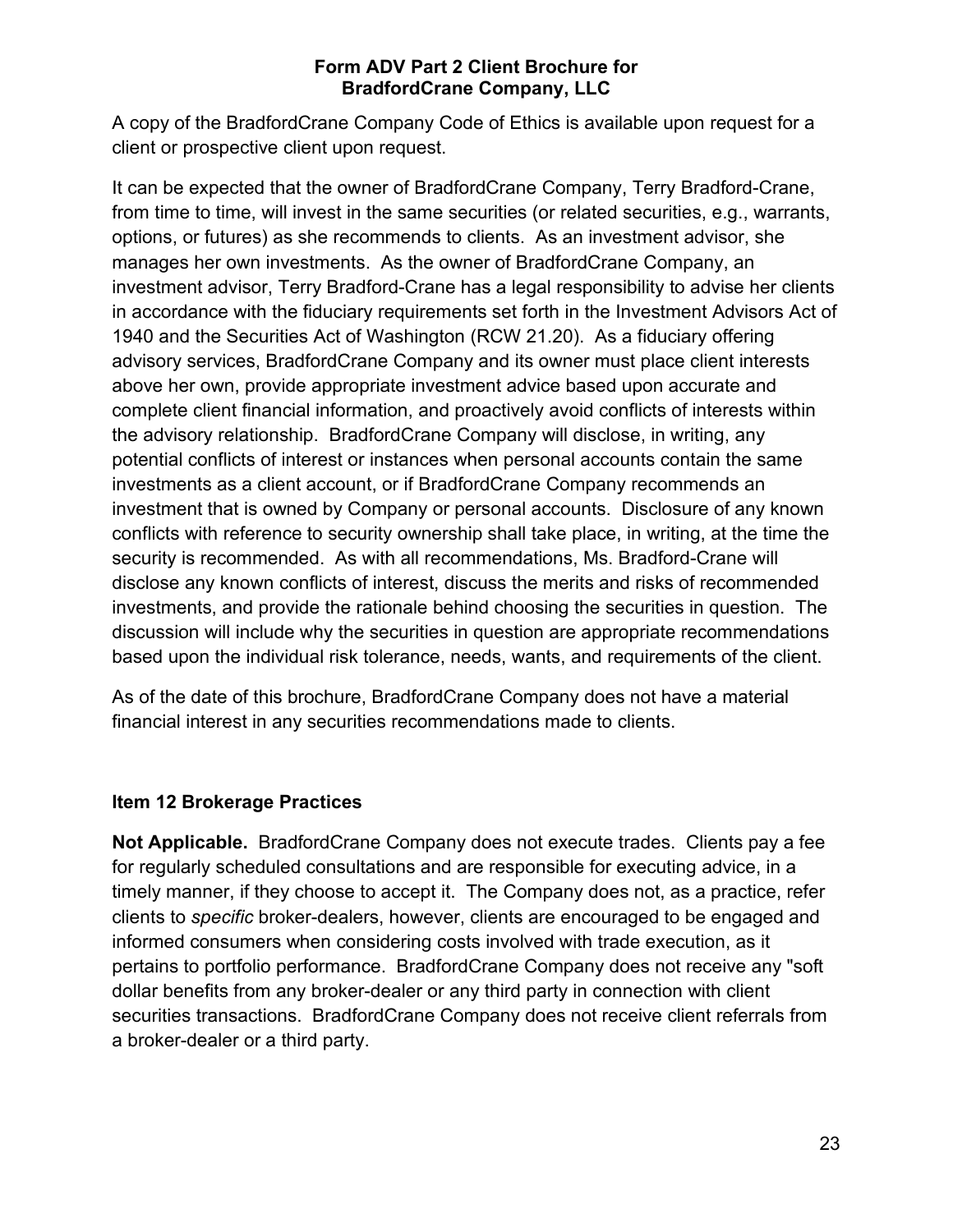#### **Item 13 Review of Accounts**

Clients shall provide a copy of all account statements to be reviewed by BradfordCrane Company as the statements become available. Investments and overall progress of goal attainment is reviewed in accordance with a signed investment advisor contract and letter of engagement on a quarterly basis for individuals with an ongoing engagement contract on file with BradfordCrane Company. In the event of an ongoing, comprehensive financial planning engagement, clients participate in a thorough review of stated goals and plans and their finances at a minimum of once per year. It is preferable that the annual client meeting is in person. A written review of topics, concerns, and any material information pertaining to client financial health or account statements available for review will be provided upon completion of any client meetings. The client must provide complete and accurate information regarding all aspects of their personal and financial situation that will have a material effect on account review and advisory recommendations. If the client experiences a life event that could reasonably be expected to prompt reconsideration of investment timelines, rate of return goals, risk tolerance, needs and values, goals and objectives, or any other aspect of advisory topics discussed with BradfordCrane Company, the client must notify BradfordCrane Company; accounts and advisory "action plans" will be reviewed and advice offered, as appropriate by BradfordCrane Company. Comprehensive financial planning includes a review of the types of changes in the financial services industry or investment market that would compel BradfordCrane Company to pro-actively contact the client to discuss the relevance of the changes to the client's individual advisory needs and goals.

## **Item 14 Client Referrals and Other Compensation**

Not Applicable. BradfordCrane Company does not receive any economic benefits from any individuals that are not clients, for providing investment advice or other advisory services to BradfordCrane clients. BradfordCrane Company does not compensate (directly or indirectly) other companies or their employees for referrals.

## **Item 15 Custody**

Not Applicable. BradfordCrane Company does not maintain custody of client funds or securities. Clients are highly encouraged to compare the account statements received from qualified custodians with invoices and reports received from BradfordCrane Company.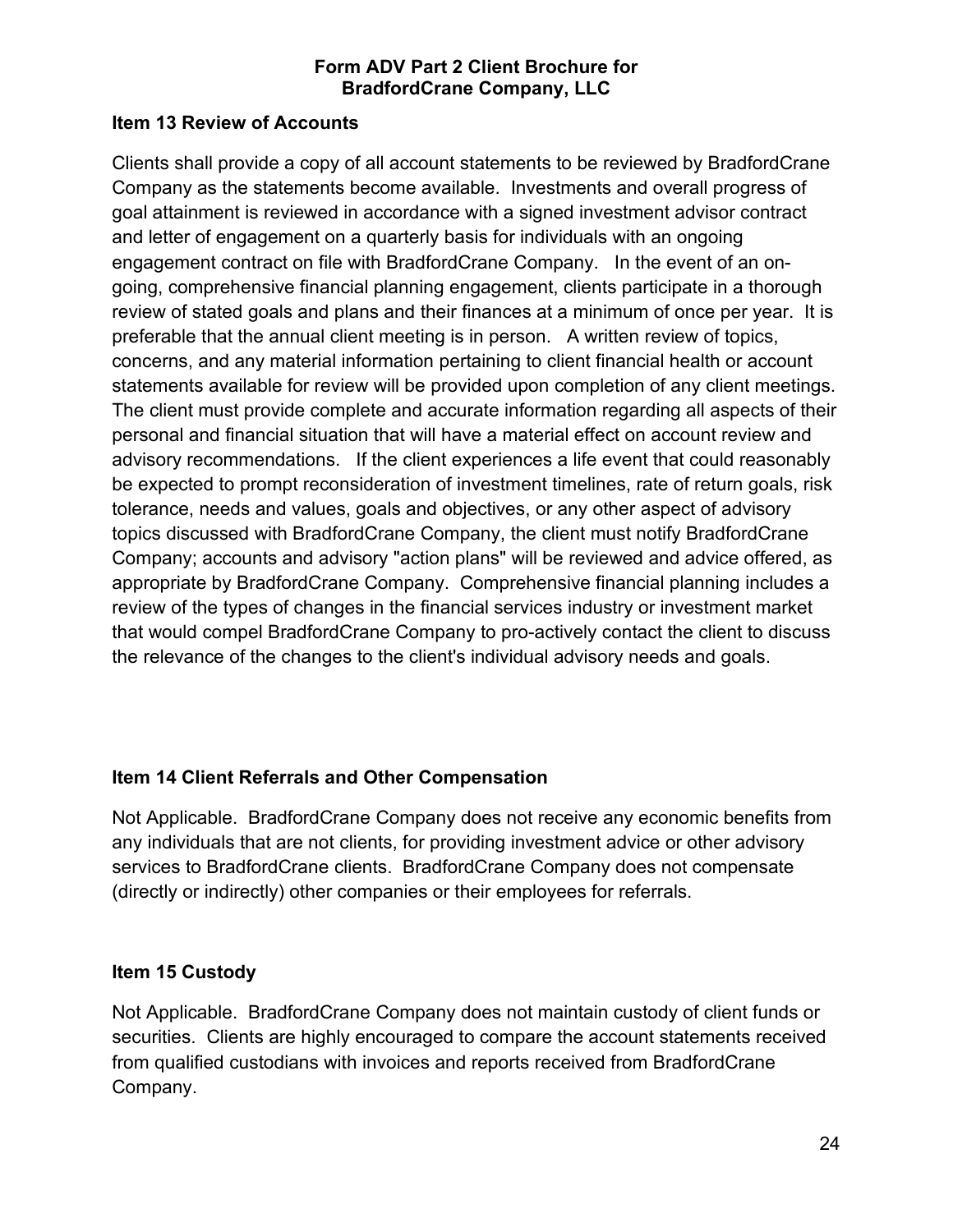#### **Item 16 Investment Discretion**

BradfordCrane Company does not manage client assets on a discretionary basis. A BradfordCrane investment adviser contract *does not grant discretionary power to the adviser or any representative of the BradfordCrane Company*.

## **Item 17 Voting Client Securities**

BradfordCrane Company does not accept authority to vote client securities.

## **Item 18 Financial Information**

Not Applicable. BradfordCrane Company does not require or solicit payment of more than \$500, six months or more in advance. The Company does not have discretionary authority or custody of client funds or securities. Neither BradfordCrane Company nor its owner or any of its supervised persons have been the subject of a bankruptcy petition at any time during the past ten years. In addition, neither BradfordCrane Company nor its owner has a financial condition that is reasonably likely to impair the company's ability to meet contractual commitments to clients.

## **Item 19 Requirements for State-Registered Advisers**

Terry Bradford-Crane periodically instructs as an adjunct professor at California Lutheran University. Adjunct professor contracts are on a case-by-case basis, term by term basis. Contracts are established between California Lutheran University and Ms. Bradford-Crane and are in no way affiliated with BradfordCrane Company.

BradfordCrane Company does not have any relationship or affiliation with an issuer of securities.

**19A. Education and business background of executives and management persons:** 

#### **Terry Bradford-Crane, Owner**

Born 1968 B.S. Political Science, United States Naval Academy, 1990 MBA (Financial Planning), California Lutheran University, 2011 CFP® Certificant, 2020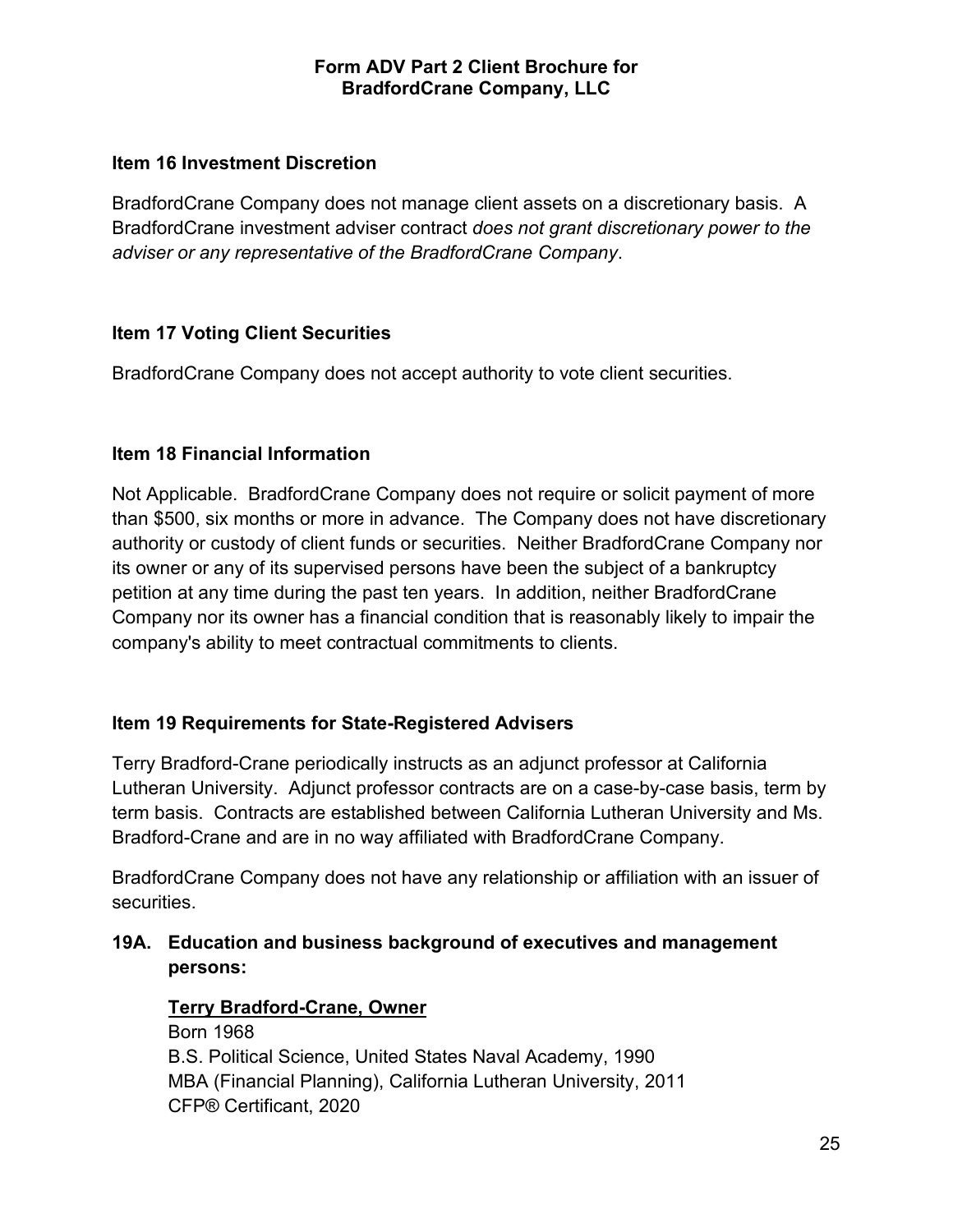## **Professional/Business Background**

Naval Flight Officer, US Navy, 1990-1998 Merrill Lynch Financial Advisor (CFM), 1998-2002 Owner, BradfordCrane Company, 2004 - present Adjunct Faculty/Lecturer, California Lutheran University, 2015 – present Principal/Managing Member and Financial Manager, Allied Approach Group LLC, 2019 – present

## **About the CFP® Designation**

**CFP (Certified Financial Planner)**®**:** The CERTIFIED FINANCIAL PLANNER™, CFP® and federally registered CFP (with flame design) marks (collectively, the "CFP® marks") are professional certification marks granted in the United States by Certified Financial Planner Board of Standards, Inc. ("CFP Board").

The CFP® certification is a voluntary certification; no federal or state law or regulation requires financial planners to hold CFP® certification. It is recognized in the United States and several other countries for its (1) high standard of professional education; (2) stringent code of conduct and standards of practice; and (3) ethical requirements that govern professional engagements with clients. Currently, more than 92,000 individuals have obtained CFP® certification in the United States and U.S. Territories.

To attain the right to use the CFP® marks, an individual must satisfactorily fulfill the following requirements.

- Education Complete an advanced college-level course of study addressing the financial planning subject areas that CFP Board's studies have determined as necessary for the competent and professional delivery of financial planning services, and attain a bachelor's degree from a regionally accredited United States college or university (or its equivalent from a foreign university). CFP Board's financial planning subject areas include insurance planning and risk management, employee benefits planning, investment planning, income tax planning, retirement planning, and estate planning.
- Examination Pass the comprehensive CFP® Certification Examination. The examination includes case studies and client scenarios designed to test one's ability to correctly diagnose financial planning issues and apply one's knowledge of financial planning to real world circumstances.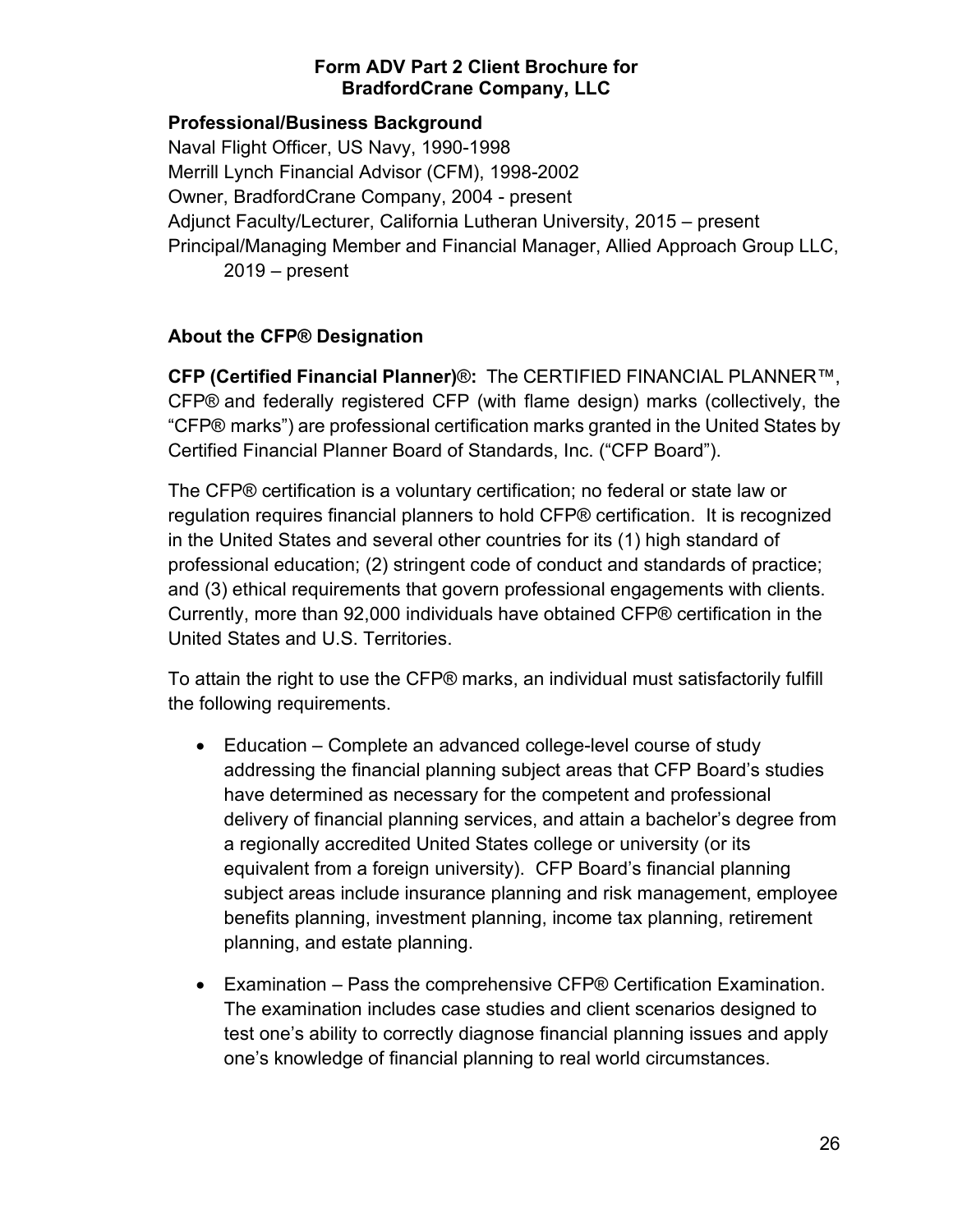- Experience Complete at least three years of full-time financial planningrelated experience (or the equivalent, measured as 2,000 hours per year).
- Ethics Agree to be bound by CFP Board's *Standards of Professional Conduct*, a set of documents outlining the ethical and practice standards for CFP® professionals.

Individuals who become certified must complete the following ongoing education and ethics requirements to maintain the right to continue to use the CFP® marks:

- Continuing Education Complete 30 hours of continuing education hours every two years, including two hours on the *Code of Ethics* and other parts of the S*tandards of Professional Conduct*, to maintain competence and keep up with developments in the financial planning field; and
- Ethics Renew an agreement to be bound by the *Standards of Professional Conduct*. The *Standards* prominently require that CFP® professionals provide financial planning services at a fiduciary standard of care. This means CFP® professionals must provide financial planning services in the best interests of their clients.

CFP® professionals who fail to comply with the above standards and requirements may be subject to CFP Board's enforcement process, which could result in suspension or permanent revocation of their CFP® certification.

## **19B. Other businesses in which BradfordCrane Company or Terry Bradford-Crane is engaged.**

Terry Bradford-Crane is a managing member of and financial manager for Allied Approach Group, LLC, an aviation test and evaluation consulting firm. Allied Approach Group provides flight organizations with procedural and technical solutions for flight processes, as well as flight test support services. Please see Item 10 on page 19, Item 19A on page 23, and the biography of Terry Bradford-Crane on page 27.

**19C. Terry Bradford-Crane is the principal and sole managing member of BradfordCrane Company.** Clients are *not* charged performance-based fees. Performance-based compensation may create an incentive for an advisor to recommend an investment that may carry a higher degree of risk to the client. BradfordCrane clients pay a fee for regularly scheduled consultations. BradfordCrane Company is compensated for thoughtful, client specific investment advisory services. The Company's mission is to educate, encourage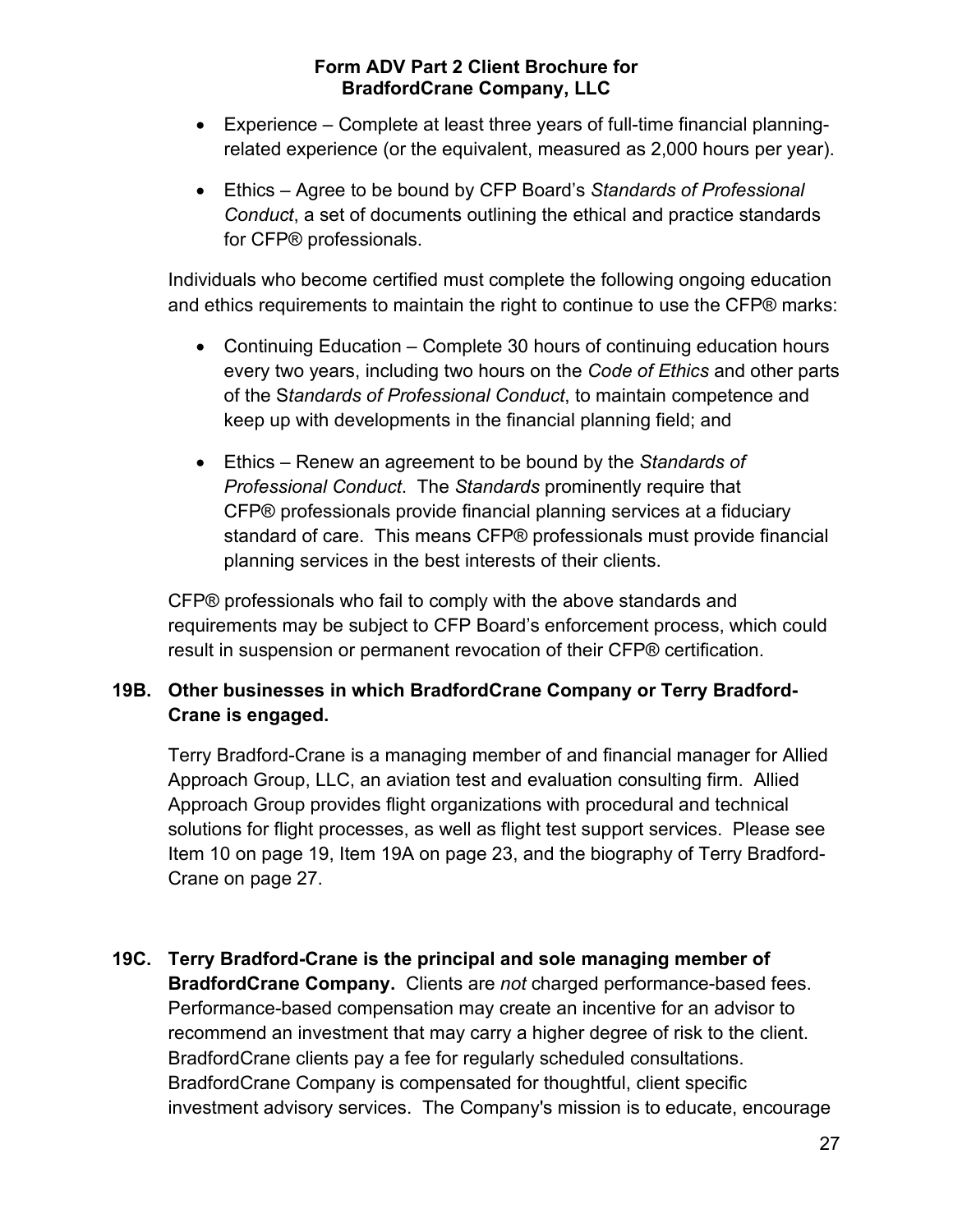and motivate clients *to reach for their own specifically defined goals and objectives along their own specifically defined financial planning journeys.* Please see the pay schedule for advisory services on pages 5 - 6.

## **19D. Management involvement in material, investment related disciplinary proceedings. None.**

1. In the case of an award or otherwise being *found* liable in an arbitration claim alleging damages in excess of \$2,500, BradfordCrane Company:

(a) *has not* been found liable in an investment or an *investment-related* business activity;

(b) *has not* been found liable for fraud, false statement(s), or omissions;

(c) *has not* been found liable for theft, embezzlement, or other wrongful taking of property;

(d) *has not* been found liable for bribery, forgery, counterfeiting, or extortion; and

(e) *has not* been found liable for dishonest, unfair, or unethical practices.

2. With regard to an award or otherwise being *found* liable in a civil, *selfregulatory organization*, or administrative *proceeding involving* any of the following, BradfordCrane Company:

(a) *has not* been found liable in an investment or an *investment-related* business activity;

(b) *has not* been found liable for fraud, false statement(s), or omissions;

(c) *has not* been found liable for theft, embezzlement, or other wrongful taking of property;

(d) *has not* been found liable for bribery, forgery, counterfeiting, or extortion; and

(e) *has not* been found liable for dishonest, unfair, or unethical practices.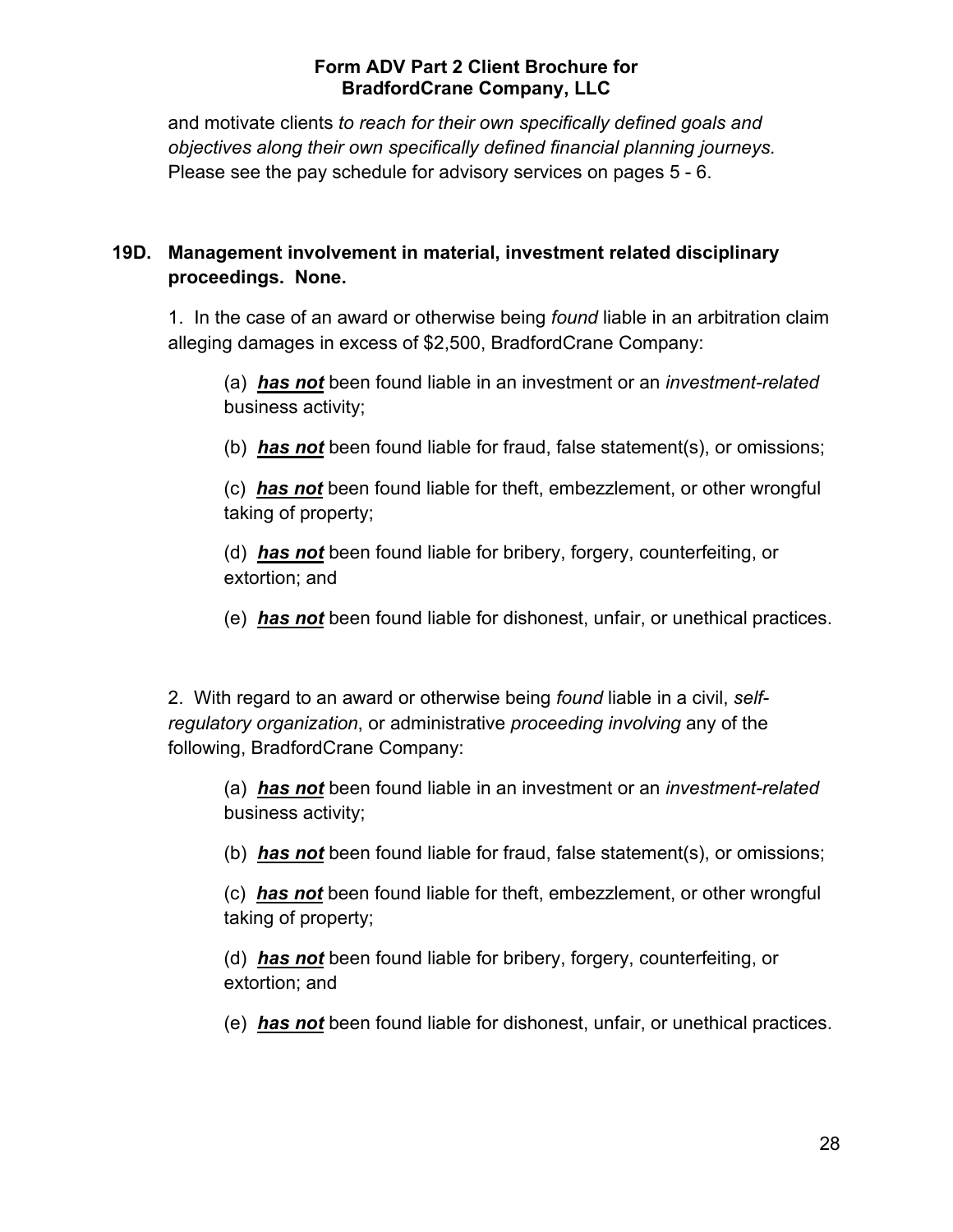## **Conflicts of Interest**

Pursuant to California Code of Regulations Section 260.238 (k) any material conflicts of interest regarding the investment adviser, its representatives or any of its employees are disclosed to the client prior to entering into any Advisory or Financial Planning Agreement.

## **Business Continuity Plan**

BradfordCrane Company maintains a written Business Continuity Plan that identifies procedures related to an emergency or significant business disruptions, including death of the investment adviser or any of its representatives.